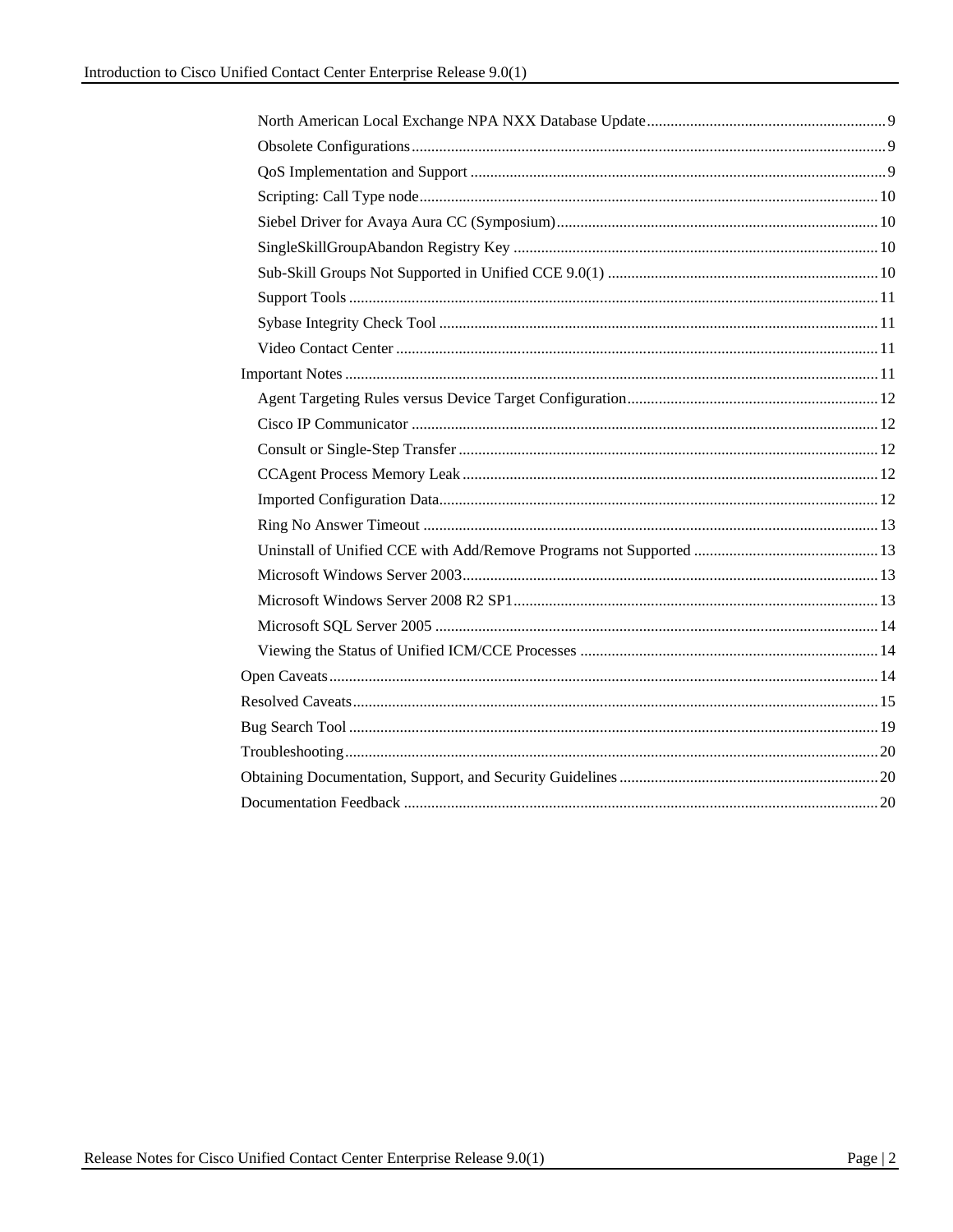# <span id="page-2-0"></span>**Introduction to Cisco Unified Contact Center Enterprise Release 9.0(1)**

These release notes describe new features and changes for Release 9.0(1) of Unified Contact Center Enterprise (Unified CCE) software.

# <span id="page-2-1"></span>**System Requirements**

**Note** For hardware and third-party software specifications for this release, see the *[Hardware & System](http://www.cisco.com/en/US/products/sw/custcosw/ps1844/prod_technical_reference_list.html)  Software Specification (Bill of Materials) for Cisco Unified ICM/Contact Center Enterprise & Hosted*.

### <span id="page-2-2"></span>**Supported Browser**

Release 9.0(1) supports Microsoft Internet Explorer 9.

# <span id="page-2-3"></span>**Microsoft Windows 7 Support**

Release 9.0(1) supports running all *client* applications on Microsoft Windows 7. Administration Client Setup and Scheduled Target Manager require local administrator privileges to function properly on Microsoft Windows 7.

**Note** The CallRouter, Logger, Administration & Data Server, and other server components are *not*  supported on Microsoft Windows 7.

# <span id="page-2-4"></span>**Microsoft Windows Server 2008 R2**

Release 9.0(1) supports Microsoft Windows Server 2008 R2 (SP1 or greater), both Standard and Enterprise Editions. Unified CCE 32-bit applications run using Microsoft WoW64 compatibility mode on the 64-bit Microsoft Windows Server 2008 R2 operating system. For more information, see [Microsoft Windows](#page-12-2)  [Server 2008 R2 SP1](#page-12-2) in the Important Notes section.

# <span id="page-2-5"></span>**Microsoft SQL Server 2008**

Release 9.0(1) supports Microsoft SQL Server 2008 R2 64-bit. Microsoft SQL Server 2005 32-bit is not supported in Unified CCE Release 9.0(1).

Customers who plan to upgrade from Windows Server 2003 must complete a technology refresh for the operating system. This includes the migration to Microsoft SQL Server 2008 R2.

For customers on Windows Server 2008 R2 with Unified CCE Release 8.5(2) or later, there is an upgrade procedure to migrate from Microsoft SQL Server 2005 to Microsoft SQL Server 2008 R2 without completing a technology refresh.

For more information, see the *[Upgrade Guide for Cisco Unified ICM/Contact Center Enterprise & Hosted](http://www.cisco.com/en/US/products/sw/custcosw/ps1844/prod_installation_guides_list.html)*.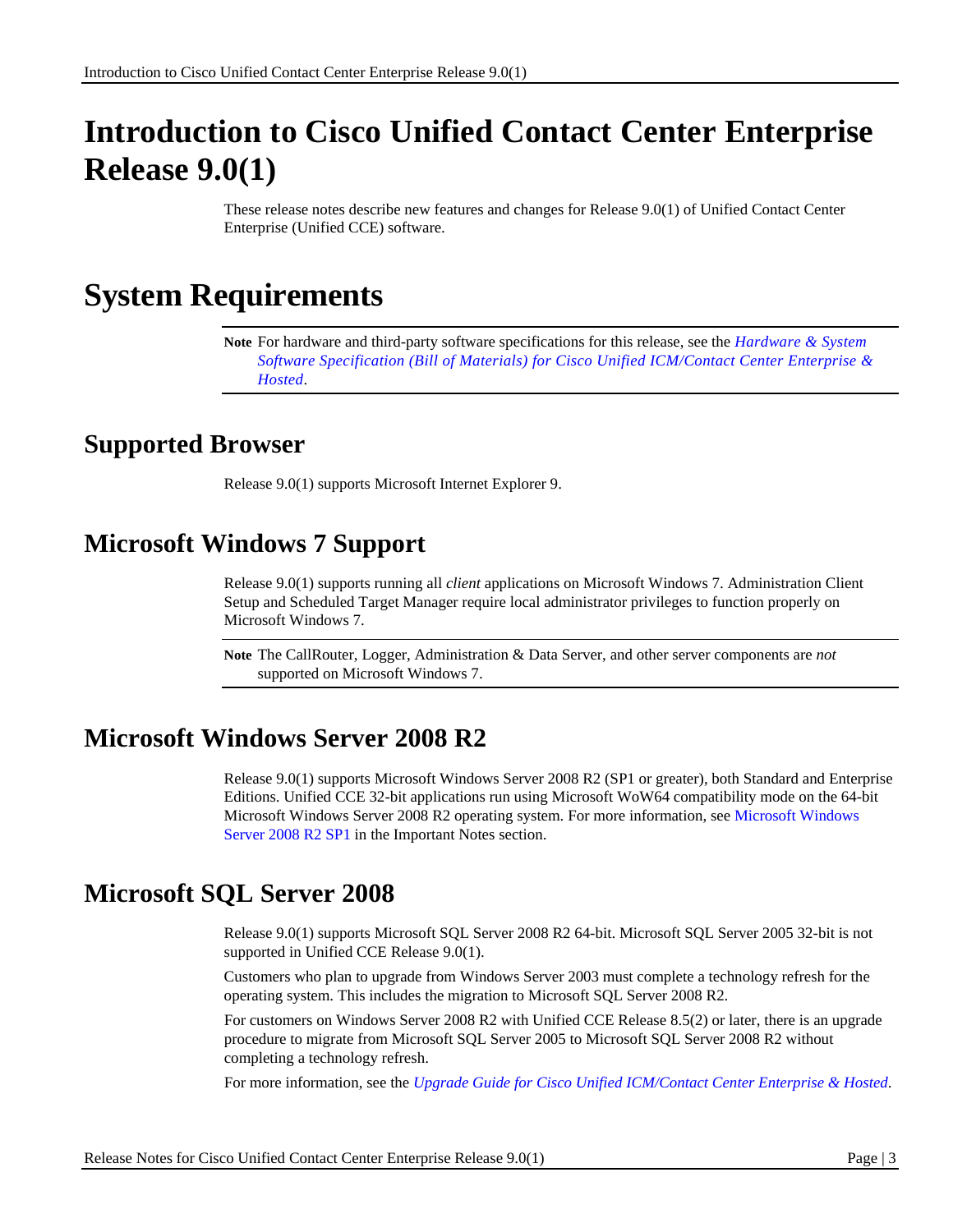### **Mixed Mode Authentication**

Mixed Mode Authentication (SQL Server Authentication and Windows Authentication) is supported in SQL Server 2008 R2. Mixed Mode Authentication is enforced when you apply SQL Server 2008 Hardening during Unified CCE 9.0(1) installation.

# <span id="page-3-0"></span>**Virtual Machine Open Virtual Archive Templates**

For Release 9.0(1), a new OVA template is available (UCCE\_9.0\_Win2008\_vmv8\_v1.0.ova) that provides appropriate resource allocation for Unified CCE Release 9.0(1) components running on ESXi 5.0. The Release 9.0(1) OVA adds CPU reservation for most virtual machines (this is new since Release 8.5(2)); doing so enables VMware hypervisor behavior that is beneficial for real-time applications. For detailed information about the OVA templates (including relevant ESXi information), see the [Cisco Virtualization](http://docwiki.cisco.com/wiki/Unified_Communications_Virtualization_Downloads_(including_OVA/OVF_Templates)#Unified_Contact_Center_Enterprise)  [DocWiki.](http://docwiki.cisco.com/wiki/Unified_Communications_Virtualization_Downloads_(including_OVA/OVF_Templates)#Unified_Contact_Center_Enterprise)

# <span id="page-3-1"></span>**Product Documentation**

See these sources for Unified CCE product documentation:

- [Latest version of these release notes](http://www.cisco.com/en/US/products/sw/custcosw/ps1844/prod_release_notes_list.html)
- [Unified CCE documentation index](http://www.cisco.com/en/US/products/sw/custcosw/ps1844/tsd_products_support_series_home.html) on Cisco.com
- For troubleshooting tips, go to th[e Cisco DocWiki](http://docwiki.cisco.com/wiki/Category:Troubleshooting)
- *[Cisco Unified CCE Product and System Localization Matrix](http://www.cisco.com/en/US/docs/voice_ip_comm/cust_contact/contact_center/icm_enterprise/localization_matrix/guide/G11nMap.xls)*

Documentation for these products can be found at the [Unified CCE documentation index:](http://www.cisco.com/en/US/products/sw/custcosw/ps1844/tsd_products_support_series_home.html)

- Cisco Agent Desktop (CAD)
- Cisco CTI Object Server (CTI OS)
- Cisco Unified Contact Center Management Portal (Unified CCMP)

# <span id="page-3-2"></span>**New and Changed Information**

The following sections describe new features and changes that are pertinent to this release.

# <span id="page-3-3"></span>**Precision Routing**

Precision Routing enhances and can replace traditional call routing. Traditional routing takes into account all of the skills to which an agent belongs and defines the hierarchy of skills to map business needs. However, traditional routing is restricted by its one-dimensional nature. Precision Routing provides multidimensional routing with simple configuration, scripting, and reporting. Agents are represented through multiple attributes with proficiencies so that the capabilities of each agent are accurately exposed, bringing more value to the business. You can use a combination of attributes to create multidimensional precision queues. Using Unified CCE scripting, you can dynamically map the precision queues to direct a call to the agent that best matches the precise needs of the caller.

**Note** Precision Routing is only supported by inbound Unified CCE agents.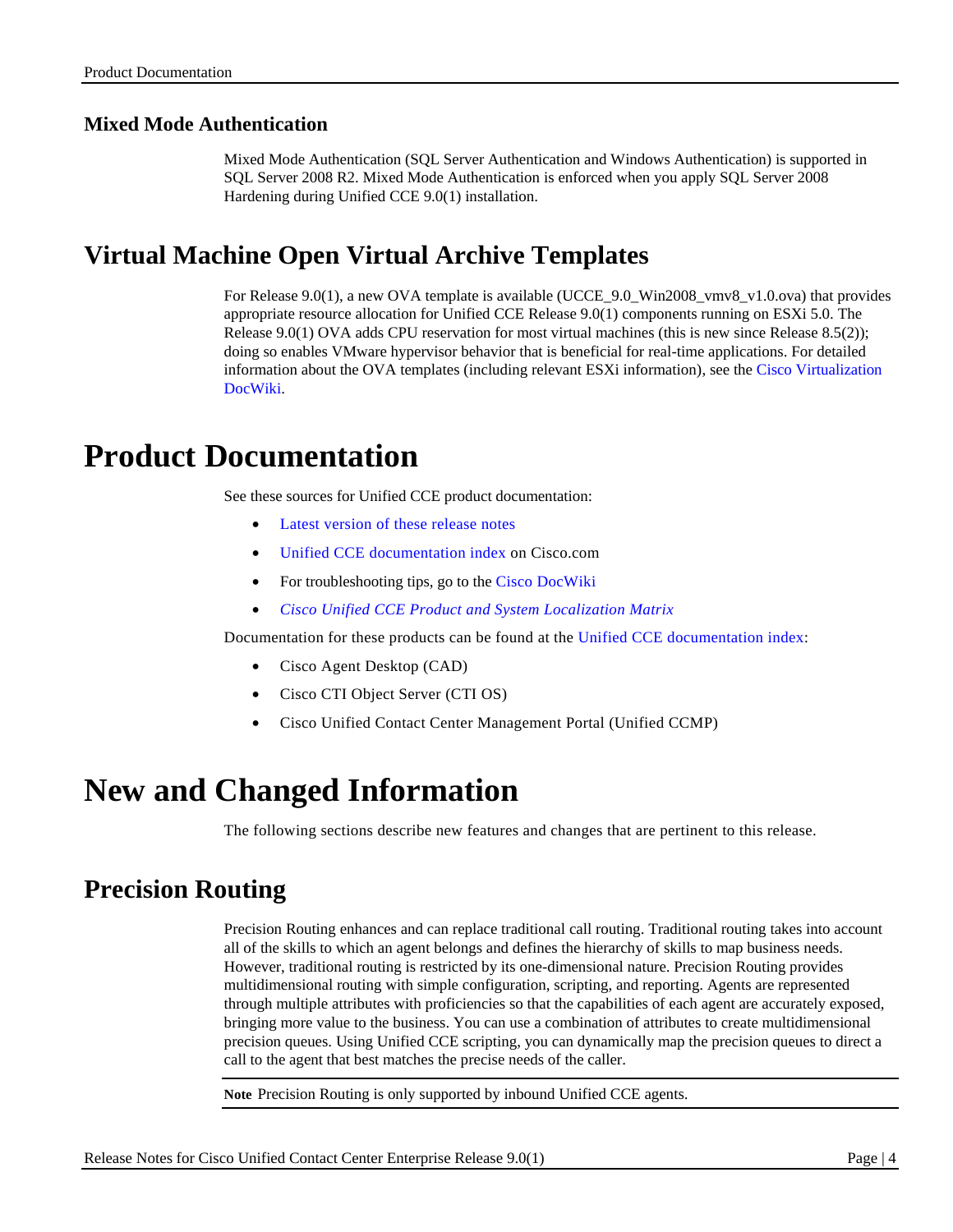#### **Precision Routing Configuration**

Precision Routing is configured using Unified CCE Web Administration. For more information about the web user interface, see [http://docwiki.cisco.com/wiki/Precision\\_Routing.](http://docwiki.cisco.com/wiki/Precision_Routing)

### <span id="page-4-0"></span>**Apache Tomcat Version**

Unified CCE 9.0(1) installs Apache Tomcat 7.0 during the installation.

### <span id="page-4-1"></span>**Cisco Unified Contact Center Management Portal**

The following section describes new and changed information for Cisco Unified Contact Center Management Portal (Unified CCMP).

#### **Integrated Configuration Environment Tool**

For Release 9.0(1), the Integrated Configuration Environment (ICE) tool replaces the Unified CCMP Configuration Manager tool. Use the ICE tool for Unified CCMP cluster configuration and replication setup and monitoring for dual-sided deployments.

For more information about the ICE tool, see the *[Administration Manual for Cisco Unified Contact Center](http://www.cisco.com/en/US/products/ps7076/prod_maintenance_guides_list.html)  [Management Portal](http://www.cisco.com/en/US/products/ps7076/prod_maintenance_guides_list.html) Release 9.0(1)*.

#### **Bulk Item Upload Changes**

Unified CCMP Release 9.0(1) supports the bulk upload of Unified CCMP users in the same way that other resources such as folders and Unified CCE agents can be bulk uploaded with Unified CCMP Release 8.5(x). Bulk upload functionality is accessible from the System Manager tool within Unified CCMP.

In Unified CCMP Release 9.0(1) Bulk Upload file size is restricted to 1000 rows. In previous releases there was no limit on Bulk Upload file size.

In Unified CCMP Release 8.5(x) and earlier, you cannot specify a default skill group when bulk uploading agents using the System Manager tool. In Unified CCMP Release 9.0(1), a new, optional, column was added to the agent bulk upload template to allow a default skill group to be specified using its Enterprise Name.

The default skill group field in the agent bulk upload template is an optional field. If the field is not present or is left blank, the agent's default skill group defaults to the peripheral default skill group.

For more information about bulk upload functionality, see the *[User Manual for Cisco Unified Contact](http://www.cisco.com/en/US/products/ps7076/products_user_guide_list.html)  [Center Management Portal](http://www.cisco.com/en/US/products/ps7076/products_user_guide_list.html) Release 9.0(1)* and online help.

#### **Prioritization of Re-skilling Operations**

You can configure Unified CCMP 9.0(1) to process re-skilling requests ahead of other provisioning request types such as agent creation. To access this setting; which is enabled by default, use the ICE Tool.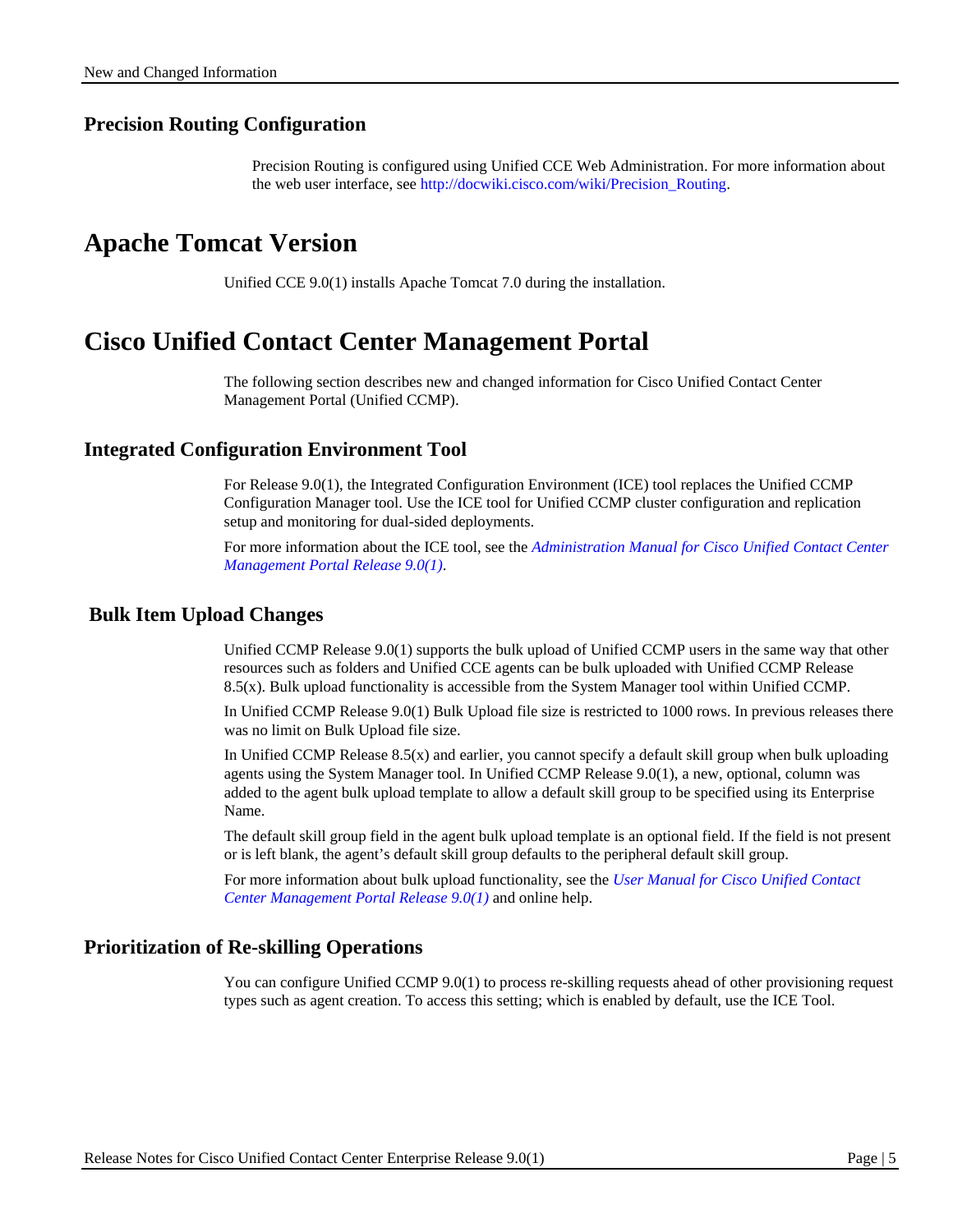#### **Activity Monitor**

In Release 9.0(1), the Activity Monitor Tool replaces Unified CCMP Audit Reports. You can use the Activity Monitor to view the outcome of historical provisioning activity as well as the status of current operations.

For more information about Activity Monitor functionality, see the *[User Manual for Cisco Unified Contact](http://www.cisco.com/en/US/products/ps7076/products_user_guide_list.html)  [Center Management Portal Release 9.0\(1\)](http://www.cisco.com/en/US/products/ps7076/products_user_guide_list.html)*.

#### **Folder Tree Changes**

Beginning with Release 9.0(1), the Unified CCMP folder tree interface supports drag and drop functionality to move folders and has a context menu that you can use to create, edit, and delete folders.

The sort order for folders has changed. System folders are displayed first, in alphabetical order, followed by tenant folders.

Users with large numbers of folders can use a paged folder view for improved performance.

For more information about the changes to folder tree functionality, see the *[User Manual for Cisco Unified](http://www.cisco.com/en/US/products/ps7076/products_user_guide_list.html)  [Contact Center Management Portal Release 9.0\(1\)](http://www.cisco.com/en/US/products/ps7076/products_user_guide_list.html)*.

#### **SQL Server 2008 R2 64-Bit Support**

For Unified CCMP 9.0(1), Microsoft SQL Server 2008 R2 64-bit is supported. Microsoft SQL Server 2005 32-bit is not supported in Unified CCMP 9.0(1).

#### **Browser Support**

Unified CCMP 9.0(1) supports Microsoft Internet Explorer versions 7, 8 and 9.

### <span id="page-5-0"></span>**Congestion Control**

In Unified CCE Release 9.0(1), a new Congestion Control feature is available to protect against overloading the Central Controller during high call volume. When you enable Congestion Control, new calls that exceed the calls per second (CPS) capacity of the contact center are rejected and treated by the routing clients at call-entry point. This avoids overload on the call router and ensures as designed callprocessing throughput.

The measured CPS at the router is the trigger to identify congestion in the system. For a given deployment, the supported capacity is set when the deployment type is selected. The router measures the incoming new call requests from all the routing clients and computes a moving weighted average over the sample duration. The congestion control algorithm uses three congestion levels and rejects and treats the incoming calls as per the reduction percentage for that level. The change in congestion level is communicated to the NIC, and PG routing clients. The routing clients start rejecting and treating calls based on reduction percentage. The routing clients can treat the calls based on the defined (configured) treatment mode.

For more information, see the *[Cisco Unified Contact Center Enterprise Solution Reference Network Design](http://www.cisco.com/en/US/products/sw/custcosw/ps1844/products_implementation_design_guides_list.html)  [\(SRND\)](http://www.cisco.com/en/US/products/sw/custcosw/ps1844/products_implementation_design_guides_list.html)*.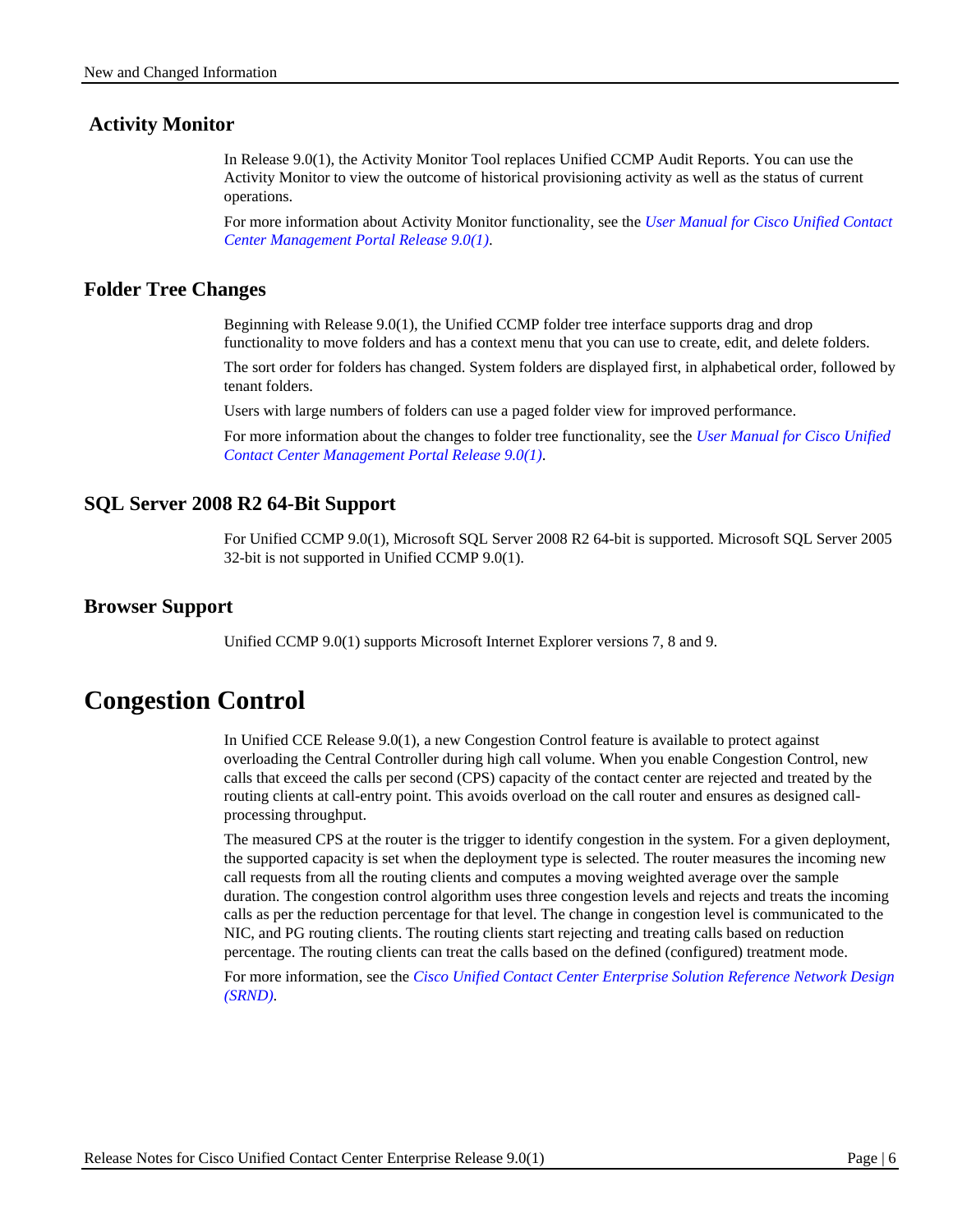### <span id="page-6-0"></span>**Database Schema Changes in Release 9.0(1)**

There are several database changes in Unified CCE Release 9.0(1) in support of Precision Routing and Congestion Control. Changes include new tables, modified tables, and deleted tables. The Enhanced Data Migration Tool (EDMT) was updated to apply the new schema transformations and perform data migration.

**Note** Beginning with Unified CCE Release 9.0(1), the Database Partitioning feature is obsolete.

# <span id="page-6-1"></span>**EMSMON Changes**

Beginning in Unified CCE Release 8.5(2) with support for Windows Server 2008 R2, the traditional Unified CCE process command windows are no longer available. Instead, users can use the EMSMON utility and the Diagnostic Portico.

For more information about EMSMON and the Diagnostic Portico, see the *[Serviceability Best Practices](http://www.cisco.com/en/US/products/sw/custcosw/ps1844/prod_installation_guides_list.html)  [Guide for Cisco Unified ICM/Contact Center Enterprise & Hosted](http://www.cisco.com/en/US/products/sw/custcosw/ps1844/prod_installation_guides_list.html)*.

### <span id="page-6-2"></span>**JRE Version**

Unified CCE Release 9.0(1) supports and installs JRE Platform 1.6, Product 1.6.0\_30 during the installation.

CTI OS 9.0(1) Java CIL supports JRE Platform 1.6, Product 1.6.0\_30.

# <span id="page-6-3"></span>**1-2-2 Call Model in Reverse Conference**

If you are an API developer, 1-2-2 Call Model in Reverse Conference changes the way partners use the CTI Server protocol.

A standard conference is when a customer calls agent 1 (primary call), agent 1 consults agent 2 (secondary call), and then agent 1 completes the conference.

A reverse conference occurs when agent 1 retrieves the first call before completing the conference. The CTI OS desktop does not allow this operation, but the desk phone, the CTI API, and other desktops do support the reverse conference. In these cases, the secondary call persists.

The conference event that reports reverse conference as 2-1-2 in the conference event, where the final call is retrieved from the connection list. With this change in Release 9.0(1), the reverse conference is reported as 1-2-2, and receives a connection cleared event for 1 while the conference is in progress.

If a partner application that is integrated with the CTI Server assumes that the primary call always persists, and if after the merge, a call cleared event for the primary call is received, then a reverse conference can result in the call disappearing from the custom client desktop. To determine the final Call ID for the Unified CCE CTI Server protocol, use the connection list in the conferenced event.

#### **Testing Reverse Conference (for non-API developers)**

If you are not an API developer, to test the impact on third-party applications, run this call flow with three phones and two agents:

- 1. From an unmonitored phone, call Agent 1.
- 2. Agent 1 calls Agent 2.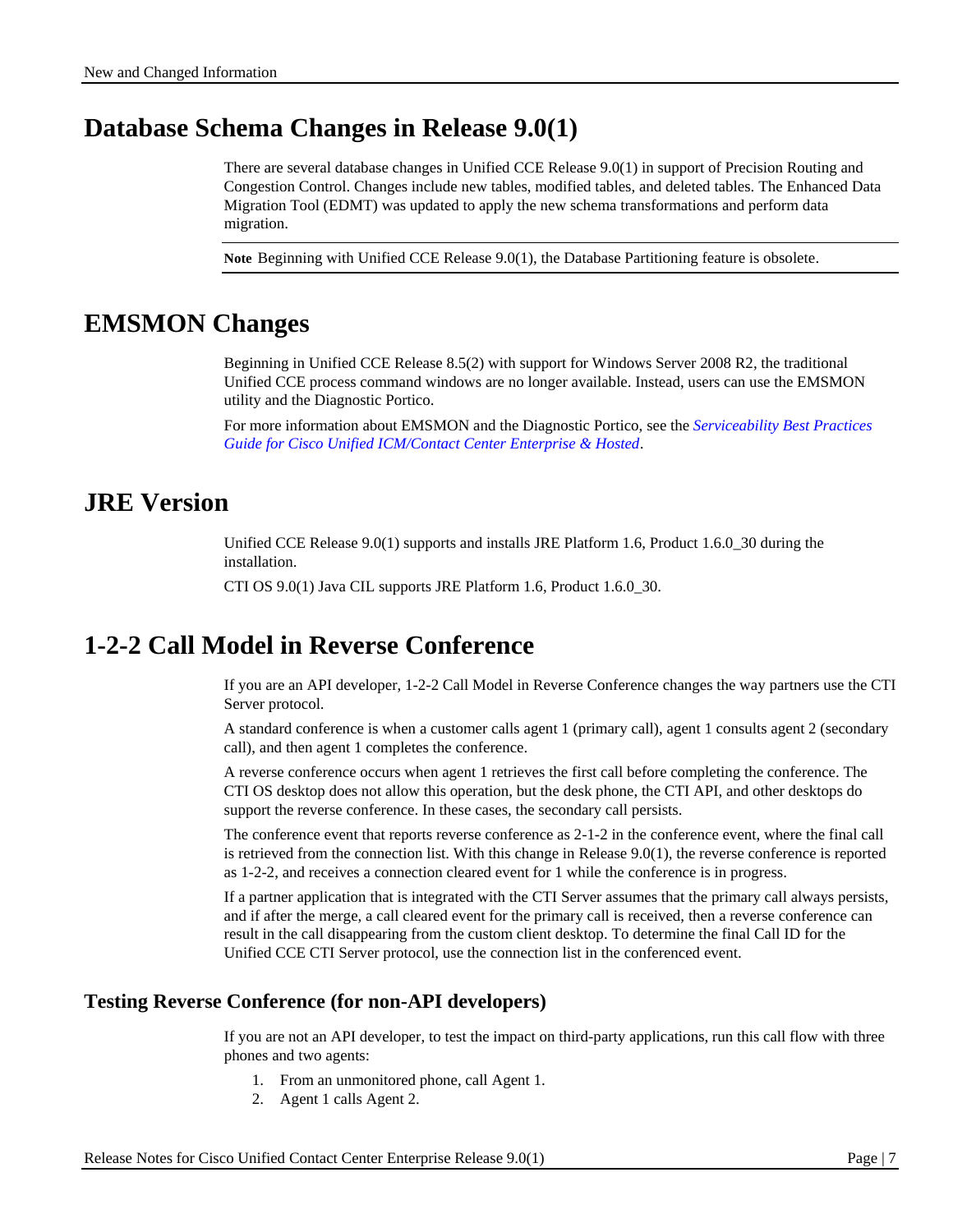- 3. Agent 1 places the active call on hold
- 4. Agent 1 completes the conference.
- 5. Confirm whether call appearance is present for Agent 1 and Agent 2.

If you cannot complete this call flow from your desktop application, you can run if from a hard phone.

### <span id="page-7-0"></span>**Non-Voice Agent PG Support is Deprecated**

In Release 9.0, PG configuration through PG Setup and PG Explorer continues to support a non-voice option. On a non-voice agent PG, non-voice media routing domain applications can manage agents on the system without associating a Cisco Unified Communications Manager (UCM) instance to those agents. (An MR PG is installed to route non-voice tasks to these agents; however, the agents do not receive voice calls.)

In a future release of Unified Contact Center Enterprise, the non-voice PG configuration option will be removed. The current release thus positions the feature as deprecated.

Standard multi-media agent support with both MR and agent PG (UCM) components, as is deployed with the EIM/WIM option, is unaffected by this change.

# <span id="page-7-1"></span>**PIM and NIC Support with Windows Server 2008 R2**

Peripheral Interface Module (PIM) support in Windows Server 2008 R2 is provided for the following Peripheral Gateways:

- Agent Routing Services
- Avaya (Definity)
- Avaya Aura CC (Symposium)
- CUCM
- **MediaRouting**
- NonVoiceAgent
- UCC Enterprise Gateway
- UCC Express Gateway
- UCCE System
- VRU

The following PGs are available as part of PG Setup; however, the third-party vendor has not completed support on Windows Server 2008 R2.

• Aspect Call Center

Aspect Spectrum (Rockwell)

The following PGs are no longer supported in 9.0(1):

- DMS100
- **Expert Advisor**

**Note** The PG names in Configuration are up to date; however, the names in the ACD Supplements may not be up to date.

The following network interface controllers (NICs) are fully supported unless otherwise indicated:

- $AT&T*$
- CRSP
- CWC\*
- GKTMP deprecated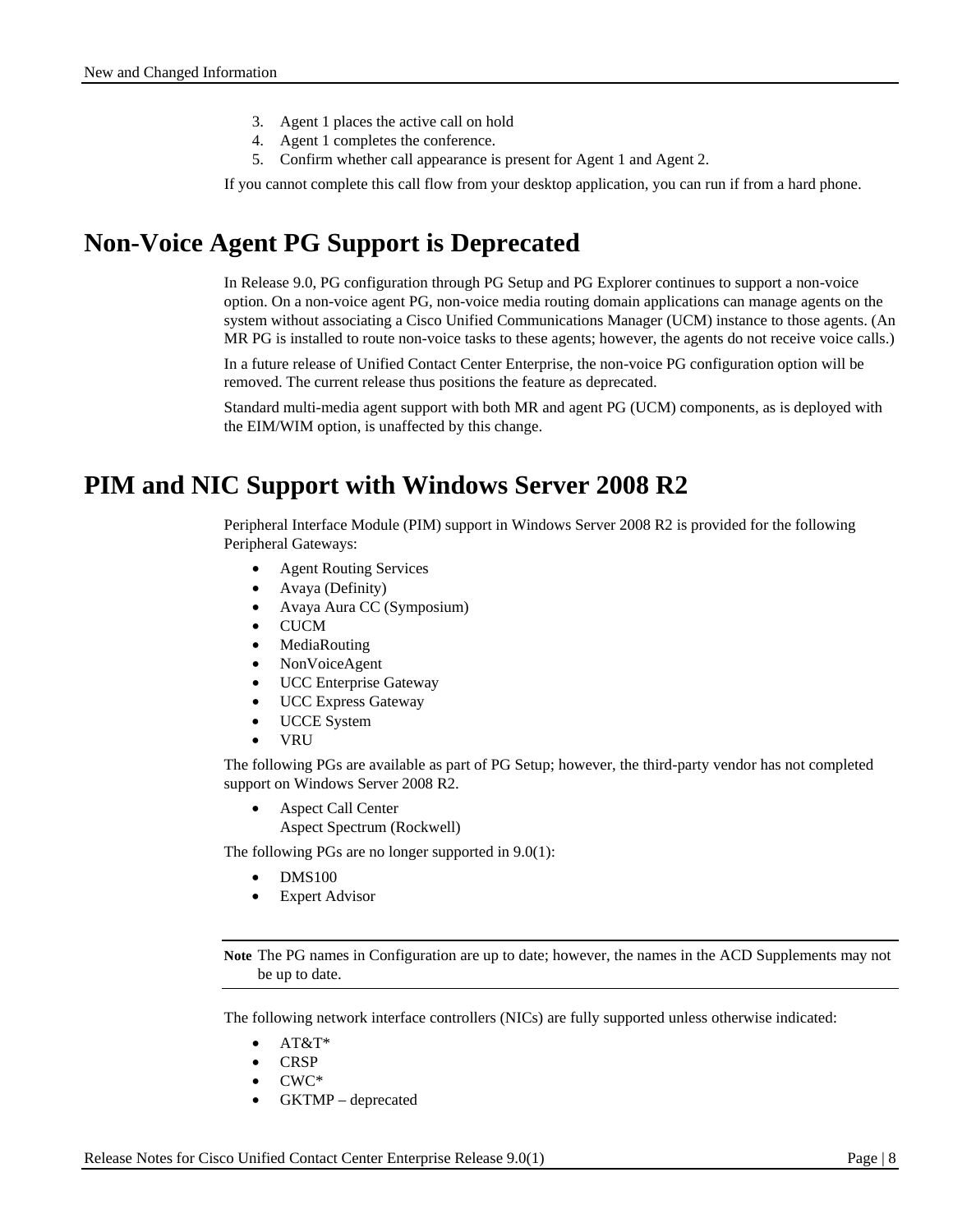- ICRP deprecated
- INCRP
- MCI\*\*
- Nortel
- NTL
- Sprint This NIC is undergoing testing and is not yet fully supported.
- SS7InNic\*
- Stentor\*\*
- TIM\*
- Unisource\*

**\*** These NICs are connected to the IXC switching domain through their respective Sigtran or SS7 Gateways (NGW). The SS7 Gateways (for example, ATTGate, ITUGate, and INAPGate) require SS7 interface hardware cards. Due to a device driver dependency, those cards are not supported in Windows Server 2008 R2. For deployment options, see the *Hardware [& System S](http://www.cisco.com/en/US/products/sw/custcosw/ps1844/prod_technical_reference_list.html)oftware Specification (Bill of Materials) for Cisco Unified ICM/Contact Center Enterprise & Hosted*.

\*\*These NICs appear in the user interface but are not supported.

# <span id="page-8-0"></span>**Progger Deployment**

Beginning with Unified CCE Release 9.0(1), Progger deployment types are deprecated. For configurations with less than 1000 agents, Packaged Contact Center Enterprise is the suggested deployment type. For more information about Packaged Contact Center Enterprise, see the Packaged Contact Center Enterprise Administration Guide Release 9.0(1).

# <span id="page-8-1"></span>**North American Local Exchange NPA NXX Database Update**

For those that use Outbound Option, the region prefix has been updated for accuracy.

# <span id="page-8-2"></span>**Obsolete Configurations**

Beginning with Unified CCE Release 9.0(1), the following configuration types are obsolete:

- Multi-NAM
- 4K Multi-CTI OS
- Multi-Instance CTI OS
- Multi-Instance SIP Dialer

# <span id="page-8-3"></span>**QoS Implementation and Support**

In Unified CCE Release 9.0(1), the Microsoft Packet Scheduler (for Router/Router, PG/Router, and PG/PG connections) is no longer available. The ability to enable Packet Scheduler on the PG Setup was also removed.

For Microsoft Windows Server 2008, the Microsoft facility for DSCP packet markings (the IP\_TOS socket option) was removed. Subsequently, for Microsoft Windows Server 2008, packet markings are now made with locally created QoS Policy entries. Note that the functional result for Microsoft Windows Server 2003 and 2008 installations is the same.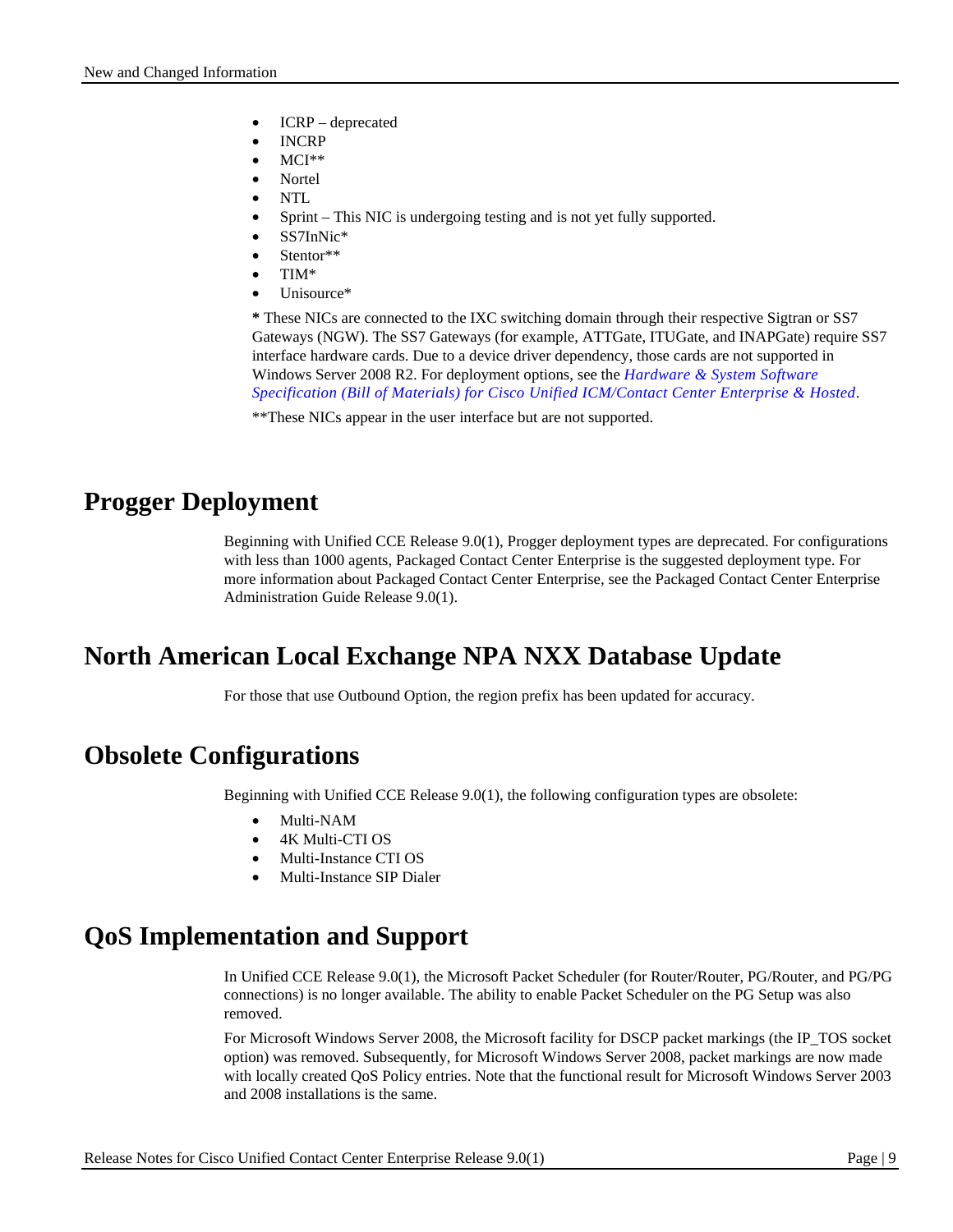**Note** Due to the removal of the IP\_TOS socket option from Microsoft Windows Server 2008, applications that include the Silent Monitor Server and the CTI OS server can no longer set ToS markings for outgoing packets.

The CTI Client Interface Library (or CIL) also implemented QoS support with the IP\_TOS socket option; this functionality is supported under Windows XP, but not under Windows Vista or Windows 7. Therefore, any CIL-based CTI Client on Microsoft Vista or Windows 7 cannot rely on the TOS (Type of Service) parameters in the connection libraries to properly mark packets. A policy-based QoS arrangement (similar to that taken on Unified CCE services) is not in the CIL because that approach relies on administrator or elevated privilege, and Cisco cannot guarantee that client installation programs, or the client applications themselves, will have the required privileges to add, delete, or modify a QoS Policy. Due to the large number of CTI Clients in any installation, Cisco supports an Active Directory administered QoS Group Policy. An Active Directory administered QoS Group Policy will drive consistency across the client installations. If a locally created QoS Policy is deemed necessary, use the IGroupPolicyInterface to programmatically manage policies.

### **Virtualization: UCS Network Configuration and QoS**

In a UCS network configuration, you must enable QoS for both the private network connections (between Side A and B) and the public network connections (between the Router and the PG) in Unified CCE setup. For more information, see the *[Cisco Unified Contact Center Enterprise Solution Reference Network Design](http://www.cisco.com/en/US/partner/products/sw/custcosw/ps1844/products_implementation_design_guides_list.html)  [\(SRND\)](http://www.cisco.com/en/US/partner/products/sw/custcosw/ps1844/products_implementation_design_guides_list.html)*.

# <span id="page-9-0"></span>**Scripting: Call Type node**

This node was enhanced to use a formula expression to dynamically match the configured call type name or ID.

# <span id="page-9-1"></span>**Siebel Driver for Avaya Aura CC (Symposium)**

Beginning with Unified CCE Release 9.0(1), the Siebel driver for Avaya Aura CC (Symposium) is deprecated.

# <span id="page-9-2"></span>**SingleSkillGroupAbandon Registry Key**

The SingleSkillGroupAbandon router registry key (found on the router under: HKLM\Softerware\Cisco System, Inc.\ICM\(instance)\Router(side)\CurrentVersion\Configuration\Queuing), first introduced in Release 7.x, is deprecated in Release 9.0(1) and is to be removed in a later 9.x release. When this key is removed, the behavior of the system will be the same as setting the key value to 1.

# <span id="page-9-3"></span>**Sub-Skill Groups Not Supported in Unified CCE 9.0(1)**

As of Release 9.0(1), sub-skill groups are not supported in Unified CCE 9.0(1). Support for sub-skill groups continues, however, for Unified ICM  $9.0(1)$  – and thus for the following TDM peripheral gateways: Avaya (Definity), Avaya Aura CC (Symposium), and Aspect Spectrum (Rockwell).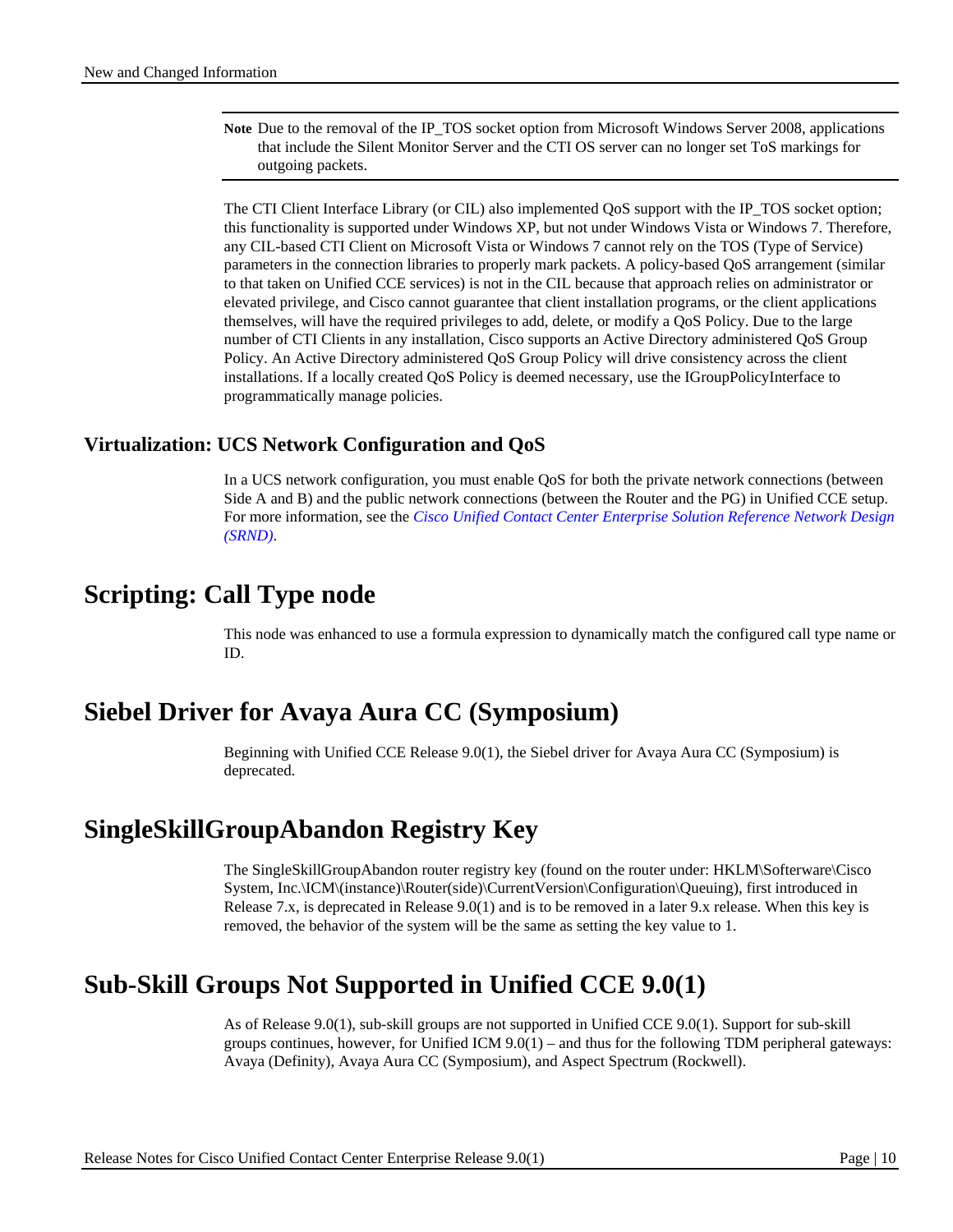You cannot upgrade to Unified CCE 9.0(1) until all Unified CCE sub-skill groups are removed from the older system. Any attempt to upgrade to Unified CCE 9.0(1) while Unified CCE sub-skill groups are present will fail.

To confirm that no Unified CCE sub-skill groups are on the system, before beginning an upgrade, run the Sub-Skill Group Evaluator (SSGE) utility. The SSGE utility is part of the Enhanced Database Migration Tool (EDMT) for Unified CCE 9.0(1). For information about how to obtain EDMT and run the SGGE utility, see the upgrade guide.

If Unified CCE sub-skill groups are found, the Sub-Skill Group Evaluator generates a report that includes a list of affected sub-skill groups, base skill groups, enterprise skill groups, agent memberships, and associated scripts.

The impact of removing residual Unified CCE sub-skills varies based on the customer configuration. If you deployed no sub-skills for Unified CCE, no effort is required. If you deployed sub-skills, you must change corresponding script and agent associations – if associations exist, you cannot remove the sub-skills. To remove sub-skills, you may need to complete one or more of the following tasks:

- Modify call routing and scripts.
- Modify Enterprise skill groups.
- Modify agent memberships of base skill groups.
- Move agents to new skill groups

Some reports and reporting data may no longer be available.

### <span id="page-10-0"></span>**Support Tools**

Beginning with Unified CCE 8.5(1), Support Tools are no longer available. The following serviceability tools replace Support Tools:

- **RTMT Analysis Manager** (with diagnostic capabilities only). Analyze Call Path is not supported.
- **Unified SystemCLI**

### <span id="page-10-1"></span>**Sybase Integrity Check Tool**

Beginning with Unified CCE Release 9.0(1), the Sybase Integrity Check Tool is deprecated.

### <span id="page-10-2"></span>**Video Contact Center**

Video Remote Expert is a feature that is available with Unified CCE, Release 9.0(1). Video Remote Expert is a video kiosk that can connect customers to a remote expert agent with the press of a single button. The customer and the agent are then connected with a high-quality video feed and can share documents back and forth as well as perform financial transactions.

For more information, see the Video Remote Expert chapter in the *[Cisco Unified Contact Center](http://www.cisco.com/en/US/docs/voice_ip_comm/cust_contact/contact_center/ipcc_enterprise/ipccenterprise8_5_1/design/guide/uccesrnd85.pdf)  [Enterprise Solution Reference Network Design \(SRND\)](http://www.cisco.com/en/US/docs/voice_ip_comm/cust_contact/contact_center/ipcc_enterprise/ipccenterprise8_5_1/design/guide/uccesrnd85.pdf)*.

# <span id="page-10-3"></span>**Important Notes**

The following section provides information on limitations and other considerations related to Unified CCE Release 9.0(1).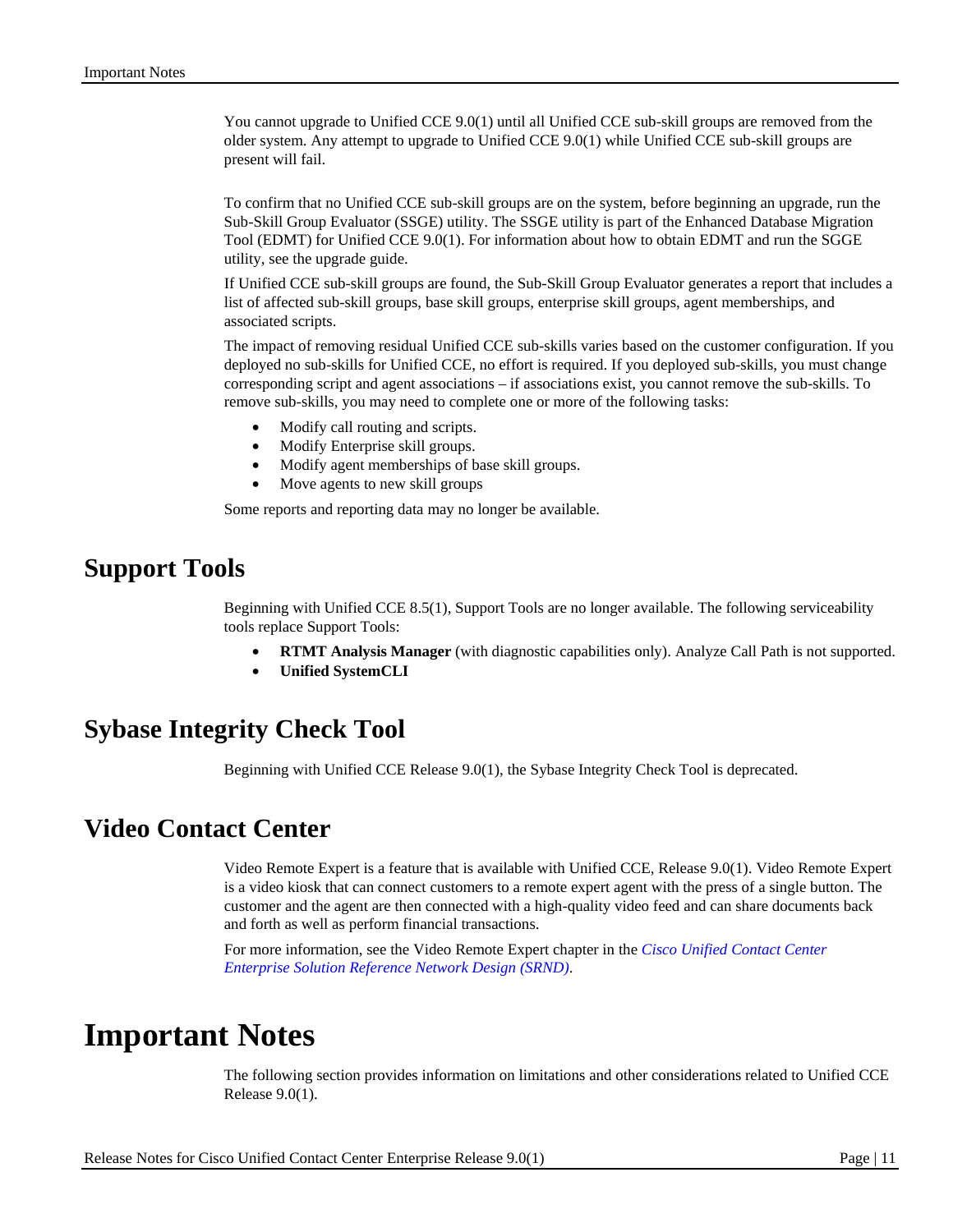# <span id="page-11-0"></span>**Agent Targeting Rules versus Device Target Configuration**

Device Targets are deprecated in Unified CCE Release 9.0(1). Customers who use Device Targets can continue to do so for Unified CCE.

Based on configured agent targeting rules, if an agent attempts to log in to an extension to which the router cannot target a call, the peripheral gateway rejects the login request and returns an error that identifies why the login request failed.

For call routing in UCM Agent PG, configure the extension range in the Agent Targeting Rules in Unified CCE.

- **Note** If an agent extension in the Agent Targeting Rule is modified or deleted while the agent is logged in, the agent can continue to log in with that extension until the active PIM restarts. After the active PIM restarts, the agent can no longer log in with that extension.
- **Note** The above described behavior will be modified in a future product update. Upon modification of an agent extension, the agent will no longer be able to log in regardless of whether the active PIM restarts.

# <span id="page-11-1"></span>**Cisco IP Communicator**

Cisco IP Communicator (CIPC) is not supported for Mobile Agents.

### <span id="page-11-2"></span>**Consult or Single-Step Transfer**

You cannot complete a consult or single-step transfer from an agent that is logged in to the CTI OS agent desktop on the Tandberg E20, EX60 and EX90 phones. You must disable Agent Greeting on the CTI OS desktop for these phones.

### <span id="page-11-3"></span>**CCAgent Process Memory Leak**

Cisco testing of Unified CCE with the Windows Server 2008 R2 operating system identified a memory leak in the ccagent communications process. The problem appears under certain PG connect retry scenarios and can, over time, accumulate sufficient process memory as to erode performance and – in a worst-case scenario – cause communication between the central controller and PG to fail.

The root cause is an internal Windows Server handle leak. Microsoft has released a hotfix to address the issue, referenced from Knowledge Base case 2627484. Unified CCE customers should obtain and install the fix on their Windows Server 2008 R2 SP1 systems. To view details, go to [http://support.microsoft.com/kb/2627484.](http://support.microsoft.com/kb/2627484)

# <span id="page-11-4"></span>**Imported Configuration Data**

For duplexed Loggers, if you use the ICMDBA tool to manually import configuration data on one side of the Logger, you must manually synchronize the configuration data on the partner Logger side before you start the partner Logger services. You must also use the Initialize Local Database tool to reinitialize the configuration data on all of the connected Administration Workstations.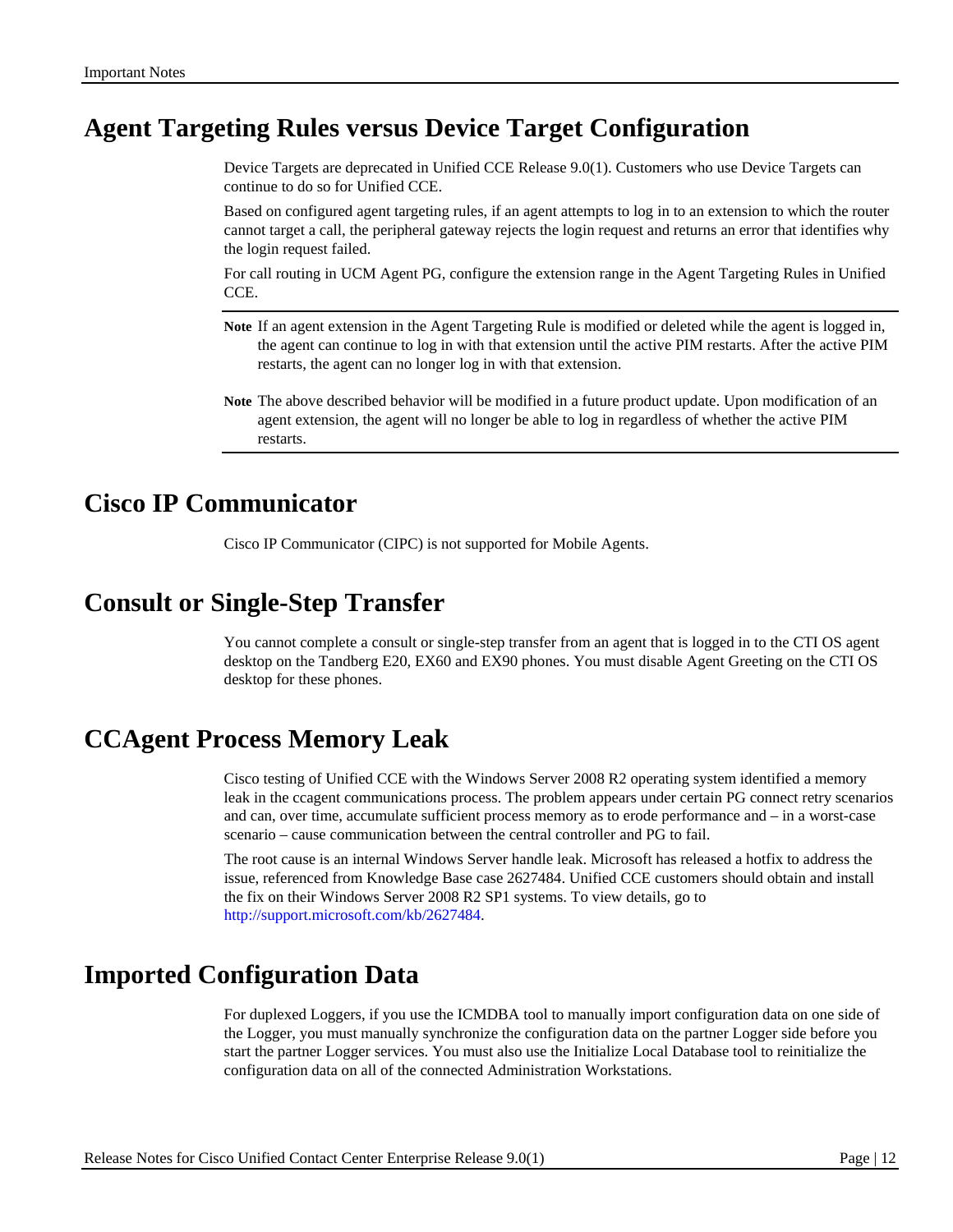# <span id="page-12-0"></span>**Ring No Answer Timeout**

For Unified CCE deployments with Unified CVP, configuring Ring No Answer (RNA) timeout in Unified CVP is the supported option. This removes the requirement to manually align the relevant Unified CVP and Unified CCE timer configuration. (If you configure Ring No Answer timeout on Unified CVP, you need not configure RNA timeout in Unified CCE.)

To configure RNA timeout in Unified CVP, see the "Patterns for RNA timeout on outbound SIP calls" section in the Unified CVP OAMP console.

For Unified CCE deployments that are not based on Unified CVP, you must configure RNA timeout in Unified CCE (using the Agent Desk Settings List Tool on the Unified CCE Administration Workstation).

After a Unified CVP requery due to the RNA condition, after the call is revoked, the agent is transitioned to the Not Ready state.

# <span id="page-12-1"></span>**Uninstall of Unified CCE with Add/Remove Programs not Supported**

If you use Add/Remove Programs to uninstall Unified CCE, it can leave the system in an undefined state and, in some cases, hinder subsequent reinstallation of the same or different Unified CCE version. To successfully uninstall Unified CCE, follow the upgrade procedure in the *[Upgrade Guide for Cisco Unified](http://www.cisco.com/en/US/products/sw/custcosw/ps1844/prod_installation_guides_list.html)  [ICM/Contact Center Enterprise & Hosted Release 9.0\(1\)](http://www.cisco.com/en/US/products/sw/custcosw/ps1844/prod_installation_guides_list.html)*.

# <span id="page-12-2"></span>**Microsoft Windows Server 2003**

In Unified CCE Release 9.0(1), Microsoft Windows Server 2003 is no longer supported.

# <span id="page-12-3"></span>**Microsoft Windows Server 2008 R2 SP1**

### **Migration to Microsoft Windows Server 2008 R2**

Microsoft does not provide an upgrade path from 32-bit Windows Server 2003 to 64-bit Windows Server 2008 R2. Therefore, a common-ground upgrade for Unified CCE and CTI OS systems is not supported. Details on a "Technology Refresh" on Windows Server 2008 R2 SP1 are available in the *[Upgrade Guide](http://www.cisco.com/en/US/products/sw/custcosw/ps1844/prod_installation_guides_list.html)  [for Cisco ICM/Unified Contact Center Enterprise, Release 9.0\(1\)](http://www.cisco.com/en/US/products/sw/custcosw/ps1844/prod_installation_guides_list.html)*. You can run a technology refresh upgrade to Release 9.0(1) for new hardware (or on existing 64-bit hardware, if you were previously running 32-bit Windows Server 2003 and Windows Server 2008 R2 is being newly installed) from Release 8.0(*x*), 8.5(1), 8.5(2), or 8.5(3).

Details on a "Fresh Install" on Windows Server 2008 R2 SP1 are available in the *[Installation Guide for](http://www.cisco.com/en/US/products/sw/custcosw/ps1844/prod_installation_guides_list.html)  Cisco Unified ICM* /*[Unified Contact Center Enterprise, Release 9.0\(1\)](http://www.cisco.com/en/US/products/sw/custcosw/ps1844/prod_installation_guides_list.html)*.

### **Microsoft Windows Server 2008 R2 SP1 Security Considerations**

#### **Microsoft Windows Server 2008 R2 User Account Control**

Microsoft User Account Control (UAC) enhances security by limiting applications to standard user privileges until an administrator authorizes a privilege increase or elevation. UAC is turned on by default in Windows Server 2008 R2 SP1.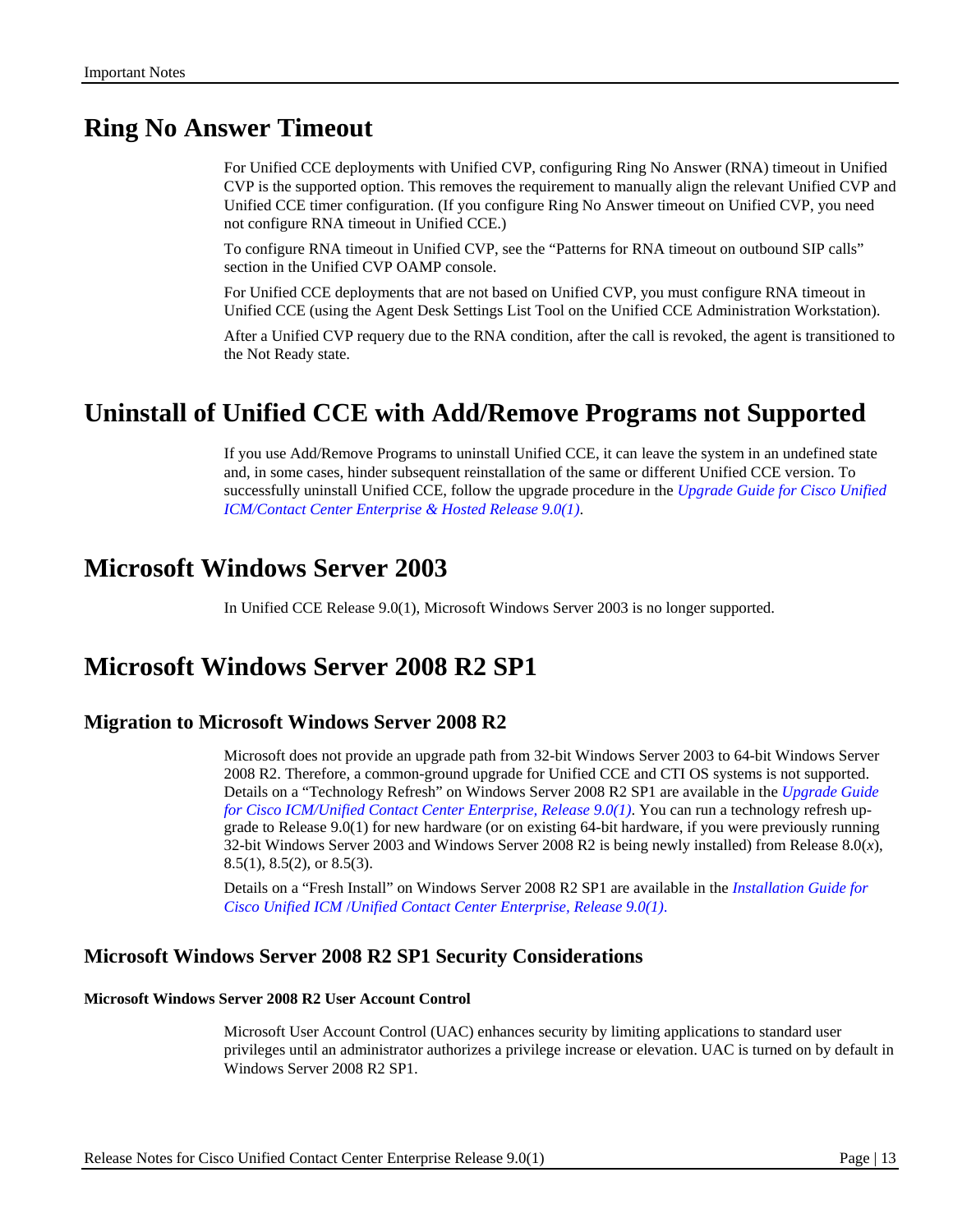A user account may have administrator privileges assigned to it, but applications that the user runs do not inherit those privileges, unless those privileges are approved beforehand or the user explicitly authorizes the privileges. Unified CCE Tools requiring Setup privileges run with elevated privileges. If a user who is not an administrator attempts to run these tools, the user will be prompted for administrative credentials.

For more information about UAC, see the User Account Control Step-by-Step Guide: [http://technet.microsoft.com/en-us/library/cc709691\(WS.10\).aspx](http://technet.microsoft.com/en-us/library/cc709691(WS.10).aspx)

#### **Microsoft Network Access Protection Considerations**

Network Access Protection (NAP) is a Microsoft platform and a feature for Windows Server 2008 R2 SP1. For more information about the impact of NAP on Unified CCE, see the *[Security Best Practices Guide for](http://tools.cisco.com/search/JSP/search-results.get?isFormSubmit=true&strqueryid=&country=US&language=en&websessionid=&strCurrentSimilarSearchBreadCrumb=&strCurrentSelectedModifierValues=&strQueryText=security+best+practices+8%2E5%282%29)  [Cisco Unified ICM/Contact Center Enterprise & Hosted.](http://tools.cisco.com/search/JSP/search-results.get?isFormSubmit=true&strqueryid=&country=US&language=en&websessionid=&strCurrentSimilarSearchBreadCrumb=&strCurrentSelectedModifierValues=&strQueryText=security+best+practices+8%2E5%282%29)*

#### **Contact Center Networking**

The following networking features are not disabled by default in Microsoft Windows Server 2008 R2 and are not supported:

- Receive Side Scaling (RSS)
- TCP Chimney Offload

For more information, see the following DocWiki posting: [Contact Center Networking: Offload, Receive](http://docwiki.cisco.com/wiki/Contact_Center_Networking:_Offload,_Receive_Side_Scaling_and_Chimney)  [Side Scaling and Chimney.](http://docwiki.cisco.com/wiki/Contact_Center_Networking:_Offload,_Receive_Side_Scaling_and_Chimney)

# <span id="page-13-0"></span>**Microsoft SQL Server 2005**

In Unified CCE Release 9.0(1), Microsoft SQL Server 2005 is no longer supported.

# <span id="page-13-1"></span>**Viewing the Status of Unified ICM/CCE Processes**

For Release 9.0(1), Unified CCE process windows do not appear in the taskbar. This is due to security constraints in Windows Server 2008 R2 and means that the user can no longer use the taskbar to view process status information, for example, whether a process is active.

To address this issue, the user can view process status information in the Diagnostic Framework Portico, or use the updated EMSMON application to provide additional information that previously appeared in the title bar of process window. See the *[Serviceability Best Practices Guide for Cisco ICM/Unified Contact](http://www.cisco.com/en/US/products/sw/custcosw/ps1844/products_installation_and_configuration_guides_list.html)  [Center Enterprise](http://www.cisco.com/en/US/products/sw/custcosw/ps1844/products_installation_and_configuration_guides_list.html)* for more details on using the Diagnostic Framework Portico. EMSMON changes are described in this document in the section *[EMSMON Changes.](#page-6-1)*

# <span id="page-13-2"></span>**Open Caveats**

This section contains a list of all Severity 1–2, and all customer found defects that are currently pending in Unified CCE Release 9.0(1). Defects are listed by identifier and then by component.

| <b>Identifier</b> | <b>Component</b> | <b>Severity</b> | <b>Headline</b>                                                           |
|-------------------|------------------|-----------------|---------------------------------------------------------------------------|
| CSCua31234        | netgwy           |                 | INAP Gateway drops IDP message with Called Number<br>after Calling Number |
| CSCua44856        | documentation    |                 | CTIOS Dev Guide should say dumpargs does not work                         |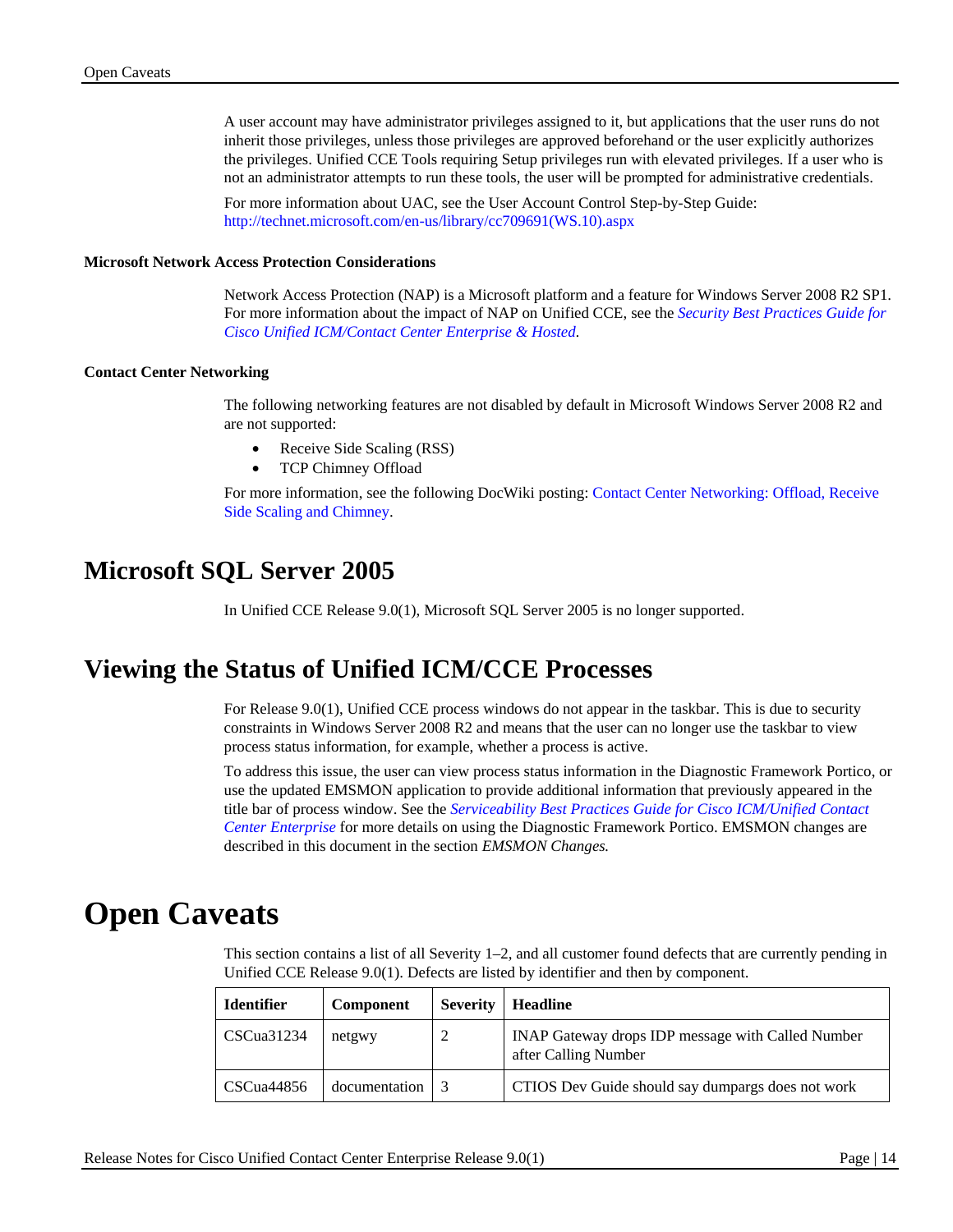| <b>Identifier</b>   | Component     | <b>Severity</b> | <b>Headline</b>                                                             |  |
|---------------------|---------------|-----------------|-----------------------------------------------------------------------------|--|
|                     |               |                 | with call vars                                                              |  |
| CSCtx17238          | router        | 3               | Call/ECC RussianVariables used by DBWorker is garbled<br>in CAD/CTI Desktop |  |
| $\text{CSCtx54940}$ | documentation | 3               | ICM/UCCE 8.X and Higher Systems Missing Key Help<br>Files                   |  |
| CSCtz91654          | documentation | 3               | Compatibility matrix for NAM and CICM releases                              |  |
| CSCua44869          | documentation | 3               | trace mask for callvariable logging needs to be<br>documented               |  |
| CSCua25108          | outbound      | 3               | Blank CallingDeviceID in any Inbound call to CTISvr<br>drops Dialer calls   |  |
| CSCua29106          | web.setup     | 3               | Websetup for Logger doesnt define public medium<br>addresss                 |  |
| CSCua36577          | outbound      | 3               | baDialer minidump when attempting a call back                               |  |
| CSCua36583          | pg.opc        | 3               | CAD outbound call the DNIS changes to X1 & last DNIS<br>changes to -1       |  |
| CSCua40900          | ctios.server  | 3               | EnablementMask incorrect when caller hangs up before<br>NR agent answers    |  |
| CSCua40936          | ctios.server  | 3               | Wrong CTIOS enablement mask when Silent Monitor<br>ends after the call      |  |
| CSCua41675          | documentation | 3               | Database Schema Handbook updates to clarify why null<br>values              |  |
| CSCua43144          | pg.opc        | 3               | PG OPC does not generate agent outbound option<br>completed tasks data      |  |
| <b>CSCth57786</b>   | db.logger     | 4               | Incorrect retention period seen in ICMDBA-Space used<br>summary             |  |
| <b>CSCua18776</b>   | ctios.client  | 4               | CTIOS 8.5(3) Sample CTIOS Agent & Sup Desktops<br>doesnt match exe          |  |

# <span id="page-14-0"></span>**Resolved Caveats**

This section contains a list of all Severity 1–2, and all customer found defects that were resolved Unified CCE Release 9.0(1). Defects are listed by identifier and then by component.

| <b>Identifier</b> | <b>Severity</b> | <b>Component</b> | <b>Headline</b>                                                     |
|-------------------|-----------------|------------------|---------------------------------------------------------------------|
| CSCtz03031        |                 | router           | Unexpected router restart when an object is<br>deleted              |
| CSCtf33321        |                 | pg.opc           | Additional CD 34 and 13 with incorrect PCT seen<br>during NBT load. |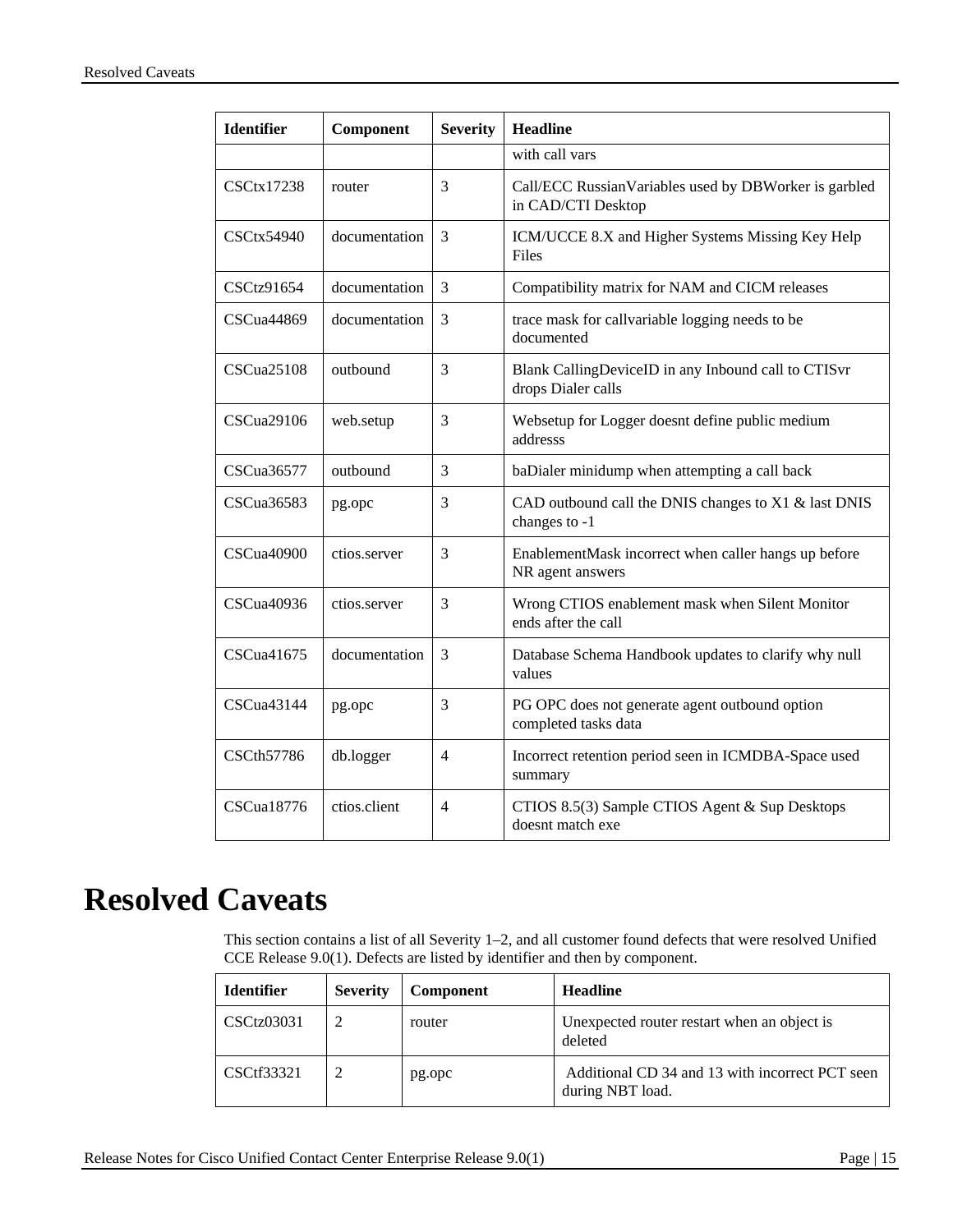| <b>Identifier</b> | <b>Severity</b> | Component           | <b>Headline</b>                                                              |
|-------------------|-----------------|---------------------|------------------------------------------------------------------------------|
| <b>CSCtx30865</b> | 2               | outbound            | Campaign Manager crashes                                                     |
| CSCtr46454        | 2               | aw                  | ICMDBA Estimator application broken in 8.x                                   |
| <b>CSCtx52458</b> | 2               | pg.opc              | Skill groups have stale TalkingOther value.                                  |
| CSCts10730        | $\overline{2}$  | icmccinstaller      | Upgrade of AW Server from ICM 7.5 on Win2K3<br>to ICM 8.5 on Win2k8 Fails    |
| <b>CSCtx98842</b> | 2               | pg.opc              | OPC asserts on network transfer                                              |
| <b>CSCty05388</b> | 2               | db.logger           | Purge fails with SQL Server User Error 241                                   |
| <b>CSCty09668</b> | 2               | outbound            | SIP Dialer restarts when the 183 message does not<br>have MIME content.      |
| CSCty40034        | 2               | router              | UserToUser field is not populated in<br>Route_Call_Detail                    |
| CSCtu07032        | $\overline{2}$  | router              | RTS process asserts due to Heap Corruption<br>(varying ScriptRealTime size)  |
| <b>CSCty75818</b> | $\overline{2}$  | pg.opc              | OPC is not resetting the<br>AS_RT_DURATION_TASK_LEVEL to the<br>current time |
| <b>CSCty77092</b> | 2               | pg.cucm.jtapi       | PIM not queing RTP events breaking silent<br>monitoring in CAD.              |
| <b>CSCtu29054</b> | $\overline{2}$  | pg.definity         | ECSPIM getting restarted because PIM running<br>into deadlock condition      |
| CSCtu39531        | $\overline{2}$  | pg.cucm             | Calls pulled by CUCM RONA then reroute to<br>ICM are dropped intermittently  |
| CSCtu40014        | 2               | serviceability.snmp | unable to poll windows snmp events on windows<br>2008 x64                    |
| <b>CSCtz87247</b> | 2               | pg.opc              | HLGR process assertion caused by Symposium<br>PIM agent state discrepency    |
| <b>CSCtz93867</b> | 2               | pg.opc              | LoggedOnTime field reporting mismatch in Parent<br>and Child                 |
| <b>CSCtx22088</b> | 2               | outbound            | Dialer Reservation port getting stuck                                        |
| CSCty74516        | 2               | db.icmdba           | DBEstmator link is broken                                                    |
| CSCtz41976        | 2               | router              | Router unexpected restart after skill group is<br>deleted                    |
| <b>CSCtz58857</b> | 2               | db.logger           | Default bucket interval (ID 1) is allowed to be<br>deleted                   |
| CSCua26428        | 2               | mds                 | Call Failures during Router Side A recovery post<br>failover                 |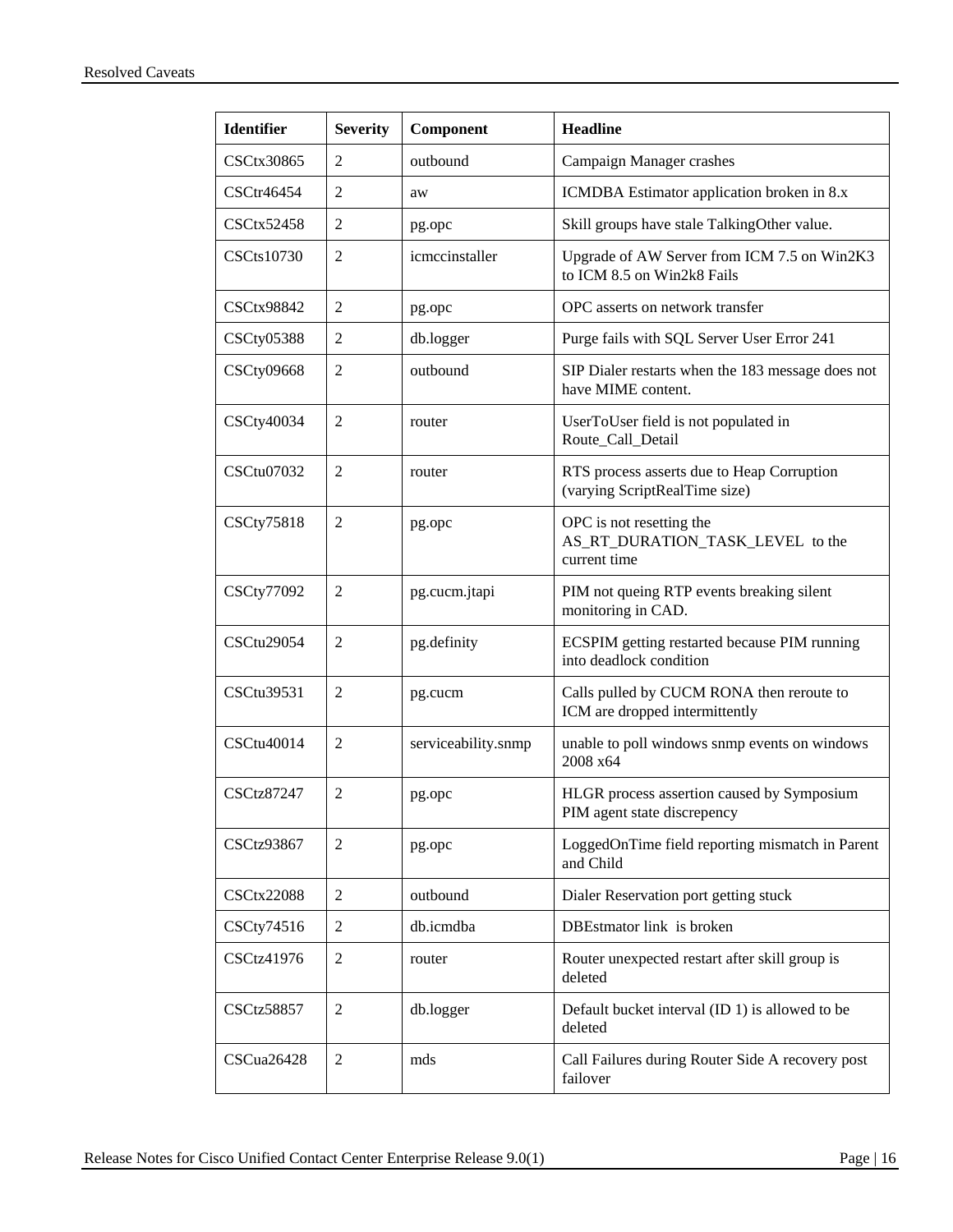| <b>Identifier</b> | <b>Severity</b> | Component     | <b>Headline</b>                                                              |
|-------------------|-----------------|---------------|------------------------------------------------------------------------------|
| CSCtx30029        | 2               | pg.cucm       | Conference fail to disconnect properly from Agent<br>desk if UM dev involved |
| CSCtx54781        | 2               | pg.opc        | Opc asserts on doing failover during state transfer<br>message exchange      |
| CSCty94663        | 2               | pg.opc        | Stale calls are seen in opc upon 12k agent load                              |
| <b>CSCtz68203</b> | 2               | pg.vru        | VRU PIM asserts during mixed call load                                       |
| CSCtx81165        | 2               | pg.cucm       | Login with Long Instrument String Causes All<br>Agents to Log Out            |
| CSCtz64535        | 2               | pg.opc        | OPC rolled back the reporting interval when<br>handling config update        |
| <b>CSCtz70827</b> | 2               | cg.ctiserver  | CTI server crashes under 2000 agents longevity<br>load                       |
| CSCua28943        | 2               | ctios.server  | Agent Logout --> CTIOS server CPU spike, pim<br>crashes, unknown agent state |
| CSCtz69516        | 2               | pg.cucm       | EA PIM Crash during whisper announcement load                                |
| <b>CSCty58383</b> | 3               | ctios.client  | CTIOS Supervisor loosing visibility for<br>SKillGroup that was member of.    |
| CSCtz91703        | 3               | documentation | CTI failover 60 sec interval needs to be<br>documented in the SRND           |
| CSCtr73354        | 3               | pg.opc        | Reverse conference call is not counted as Handled<br>in SkillGroup table     |
| <b>CSCts55747</b> | 3               | outbound      | SCCP dialer dials second phone number after<br>abandon to IVR                |
| CSCts63991        | 3               | outbound      | Campaign Manager Crash                                                       |
| <b>CSCty22273</b> | 3               | pg.opc        | Incorrect Skill Group Utilization                                            |
| <b>CSCtz97548</b> | 3               | documentation | Unified System CLI - Quick-Start Guide needed                                |
| <b>CSCtt38209</b> | 3               | pg.acmi       | NBT and local Warm Transfers (at child) do not<br>work simultaneously        |
| CSCtt40496        | 3               | pg.cucm       | Missing agent state events for newly added skills<br>to CTIOS                |
| <b>CSCtt44200</b> | 3               | pg.definity   | EMSDisplayToScreen for ECSPIM is set to 1 in<br><b>ICM</b> installation      |
| <b>CSCtt98905</b> | 3               | pg.cucm       | Agent goes to wrap up for internal calls even with<br>"Not Allowed" setting  |
| CSCtu00339        | 3               | pg.cucm       | Connection Cleared is not sent by JGW when<br>External party hangs up        |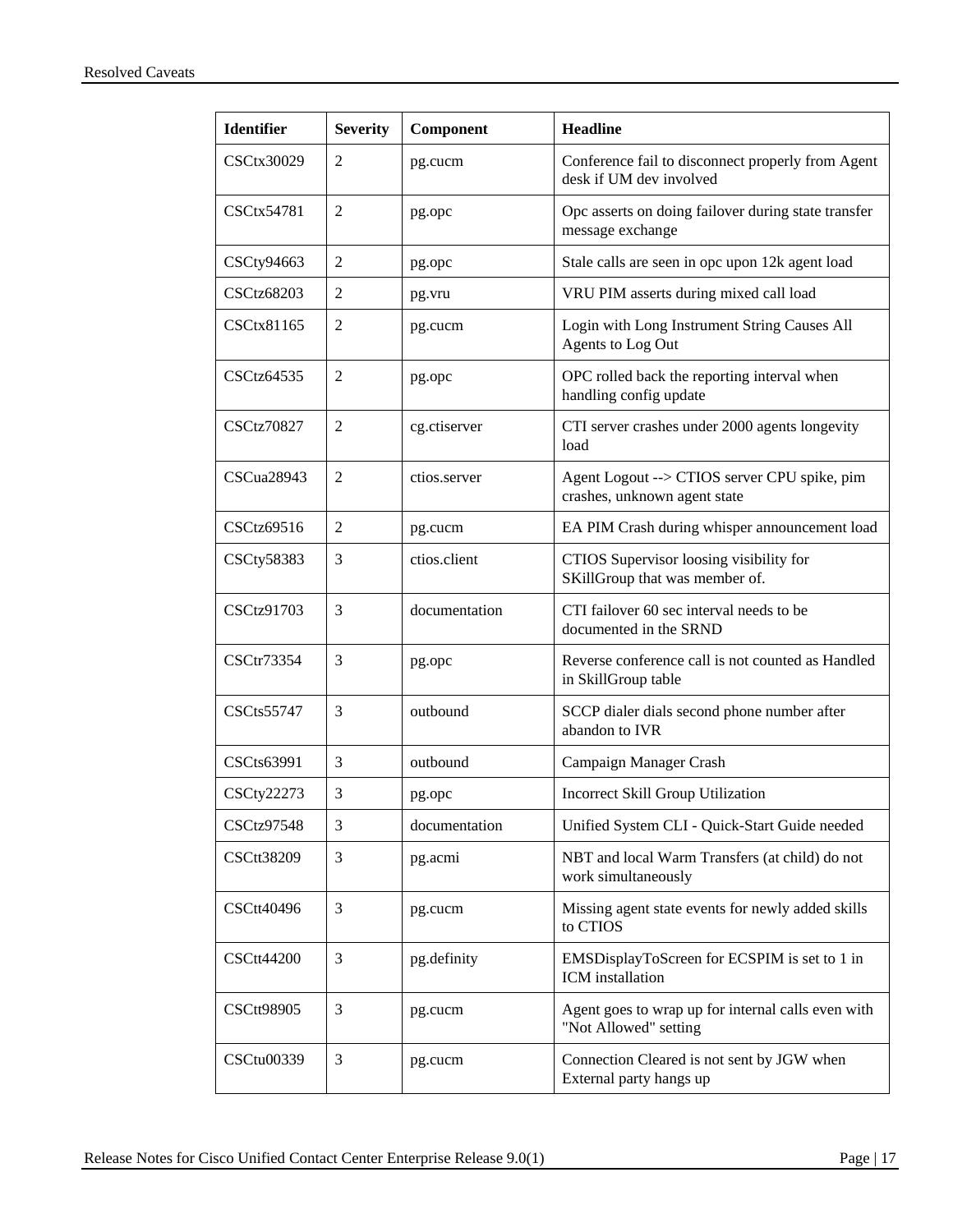| <b>Identifier</b> | <b>Severity</b> | Component     | <b>Headline</b>                                                                    |
|-------------------|-----------------|---------------|------------------------------------------------------------------------------------|
| CSCty25465        | 3               | pg.acmi       | Agent stuck in NotReady in Skill Group on Parent                                   |
| CSCtu23947        | 3               | ctios.client  | TimeNotReadyToday incorrect in .NET Combo<br>Sample                                |
| CSCty29543        | 3               | documentation | SIP Dialer Guide needs tested & supported PSTN<br>interfaces                       |
| CSCtu33458        | 3               | pg            | RONA fails for Transferred calls that were<br>Outbound Dialer originated           |
| CSCtu42507        | 3               | pg.opc        | CallsHdlTdy not incremented in CTIOS Agent<br><b>Statistics for Target Requery</b> |
| CSCtu73809        | 3               | pg.cucm.jtapi | CAUSE_CTICCMSIP486BUSYHERE is not<br>recognized by JTAPI Gateway (JGW)             |
| CSCtw64029        | 3               | aw.tools      | Only A Single Session (1) Allowed to Launch AW<br>Tools on CAW                     |
| <b>CSCtw78448</b> | 3               | pg.opc        | Incorrect task state makes Application cannot<br>Resume/End the Media Task.        |
| <b>CSCtw85578</b> | 3               | pg.cucm       | ICM disconnects a call for<br><b>TEMPORARYFAILURE</b>                              |
| <b>CSCtw88666</b> | 3               | aw.tools      | Re-Skilling Tool gives SQL Error when<br>adding\removing skills with IE 8          |
| <b>CSCtx15506</b> | 3               | pg.cucm       | Incorrect Wrapup time                                                              |
| <b>CSCtx19208</b> | 3               | scripteditor  | Script editor asserts while reloading icm<br>configuration                         |
| CSCtx21921        | 3               | aw.tools      | Error Failed to update database when creating the<br>Agent Id                      |
| <b>CSCty30838</b> | 3               | documentation | LicenseAdmin.exe for CAD requires Netbios<br>setting NIC to be enabled.            |
| <b>CSCtz00154</b> | 3               | pg.opc        | Agent_Skill_Group_Interval not written when<br>agent is reskilled                  |
| CSCtx66369        | 3               | cg.ctiserver  | CTISvr doesn't failover on Public NW disconnect<br>if CAD in same server           |
| CSCty13639        | 3               | tools         | dumplog tool fails to dump log                                                     |
| CSCtz53126        | 3               | documentation | ATT Sigtran GW Web Setup - Point Code format<br>should be discussed in help        |
| CSCtz54362        | 3               | pg.cucm.jtapi | uncaught exception in<br>ThreadAddCallObserverTimeout in JGW                       |
| CSCty46433        | 3               | documentation | Misleading information on Troubleshooting VOIP<br>Monitoring document              |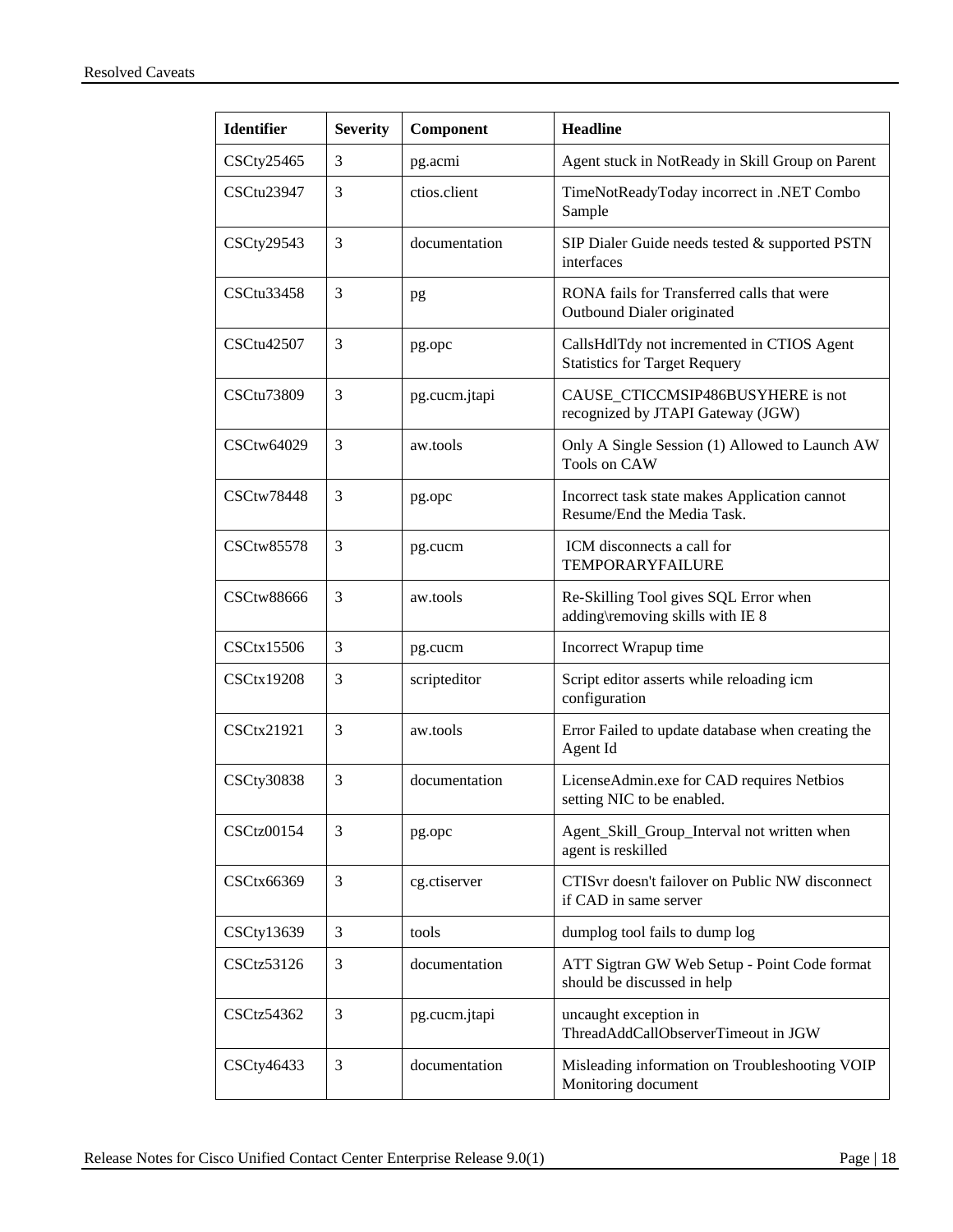| <b>Identifier</b> | <b>Severity</b> | Component           | <b>Headline</b>                                                               |
|-------------------|-----------------|---------------------|-------------------------------------------------------------------------------|
| CSCty47032        | 3               | ctios.client        | CTI Toolkit Combo Desktop.net showing<br>unknown text                         |
| CSCty16732        | 3               | pg.vru              | VRU PIM QoS Policy is incomplete on Windows<br>2008                           |
| <b>CSCtz78448</b> | 3               | serviceability.snmp | UCCE/ICM Greater than 7.5(9) and CVP 8.X<br>Wrong SNMP Memory Calculation     |
| <b>CSCtz79232</b> | 3               | documentation       | SE Real-Time Display help should be updated                                   |
| CSCty89124        | 4               | aw.tools            | Person List & Person Bulk Edit password fields do<br>not update as expected   |
| CSCtn99267        | $\overline{4}$  | aw-bulk.config      | Cmd line Bulkload utility has inconsistent<br>columns vs bulk tools in 8.X    |
| CSCtt00465        | 4               | install             | SpectrumPIM install pop-up error: PG with<br>TCP/IP Conn need X.25 Card       |
| CSCtt32155        | 4               | pg                  | VRU PIM will not function when configured with<br>port 5122                   |
| <b>CSCtz68862</b> | $\overline{4}$  | documentation       | AvailAfterIncoming AvailAfterOutgoing still<br>available in the icm schema    |
| <b>CSCty58120</b> | 4               | ctios.client        | C# combo desktop w VS 2010 in debug mode has<br>Handle error                  |
| <b>CSCty58322</b> | $\overline{4}$  | pg.opc              | OO reservation<br>Agent_Skill_Group_Real_Time.AgentState should<br>be TALKING |
| CSCty42951        | $\overline{4}$  | pg.opc              | <b>IVR</b> Ports Performance Historical report                                |
| <b>CSCtx54955</b> | 4               | documentation       | Running \icm\CTIOS_bin\setup.exe overwrites<br>connection profile             |
| CSCtu21554        | 5               | router              | Change to reason code list produces error on Call<br>Router.                  |
| CSCtg87607        | 5               | reporting.webview   | "Log On DateTime" uses 2 lines when agtskg20 is<br>used with thresholds       |
| CSCtu27131        | 5               | db.icmdba           | ICMDBA not showing correct 'KB' units for large<br>Data size                  |

# <span id="page-18-0"></span>**Bug Search Tool**

If you have an account with Cisco.com, you can use the Bug Search tool to find caveats of any severity for any release. Access the Bug Search tool at<https://www.cisco.com/cisco/psn/bssprt/bss.> Enter the bug identifier in the search box and press return or click **Search**.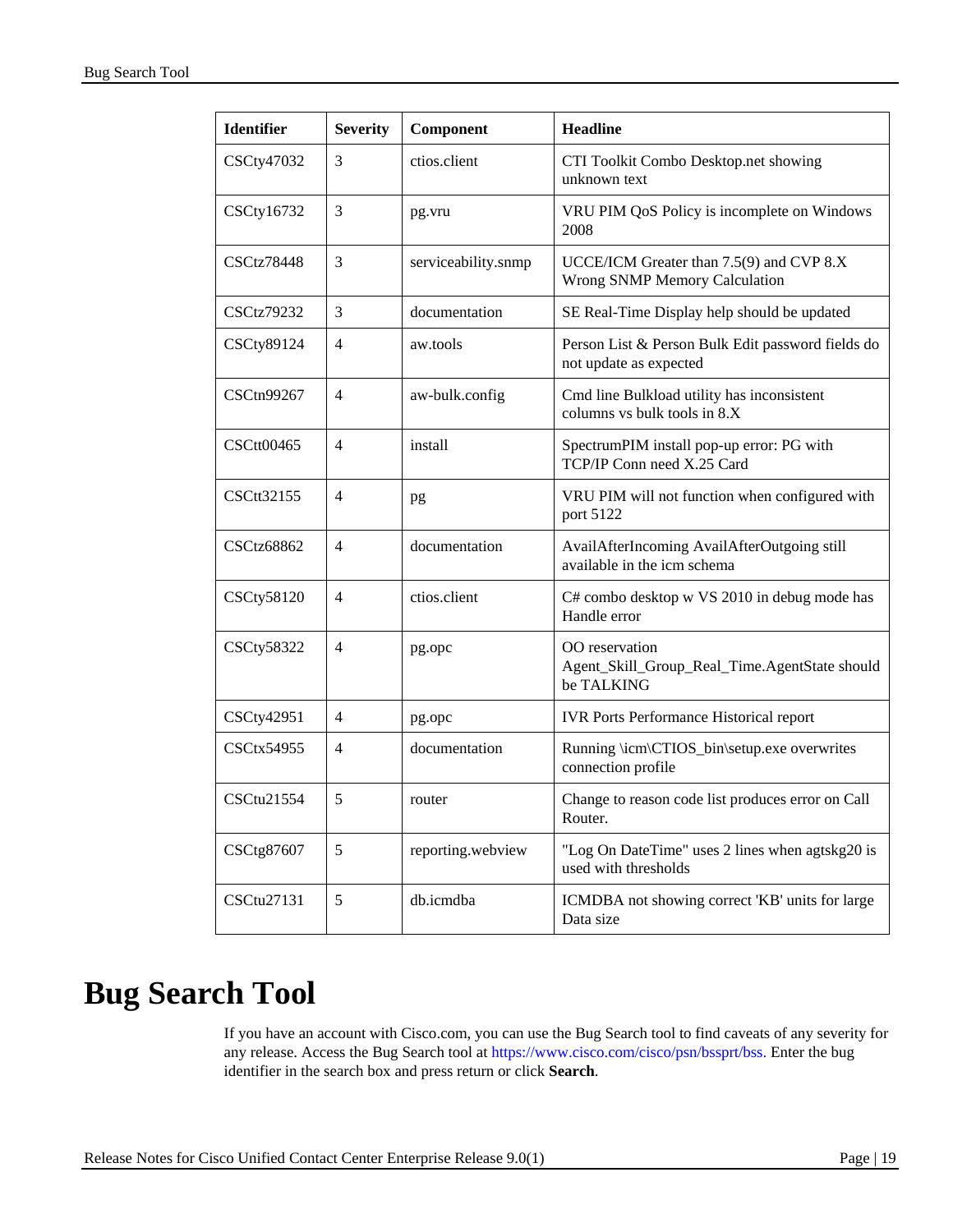# <span id="page-19-0"></span>**Troubleshooting**

For Cisco Unified Contact Center software troubleshooting tips, go to the [Cisco Documentation Wiki,](http://docwiki.cisco.com/wiki/Category:Troubleshooting) then click the product or option you are interested in.

# <span id="page-19-1"></span>**Obtaining Documentation, Support, and Security Guidelines**

For information about obtaining documentation, obtaining support, providing documentation feedback, obtaining security guidelines, and also recommendations for aliases and general Cisco documents, see the monthly *What's New in Cisco [Product Documentation](http://www.cisco.com/en/US/docs/general/whatsnew/whatsnew.html)*, which also lists all new and revised Cisco technical documentation.

# <span id="page-19-2"></span>**Documentation Feedback**

You can provide comments about this document by sending an email message to [ccbu\\_docfeedback@cisco.com.](mailto:ccbu_docfeedback@cisco.com)

We appreciate your comments.